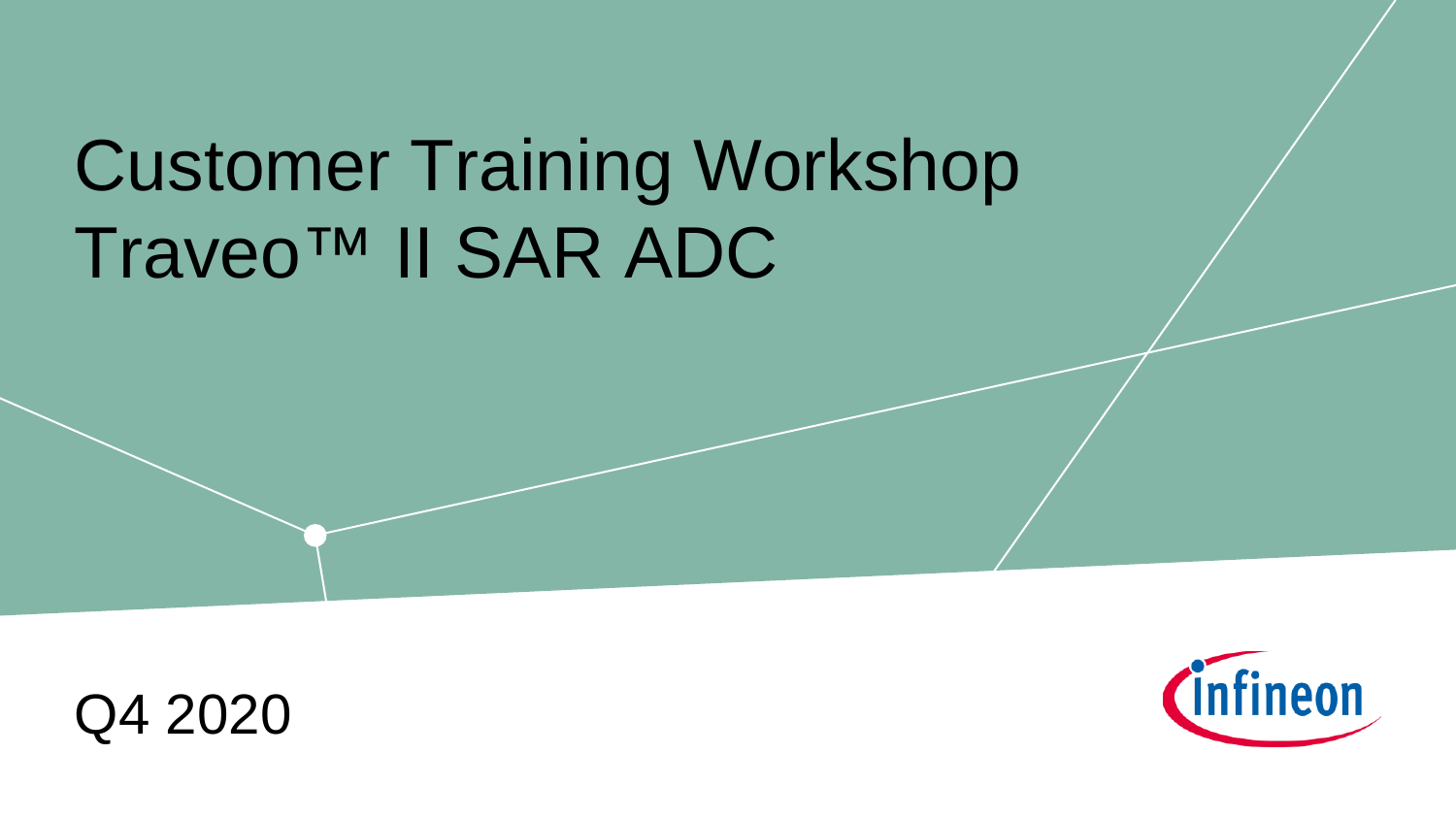

 $\rightarrow$  Target product list for this training

| <b>Family Category</b>                                  | <b>Series</b> | <b>Code Flash Memory Size</b> |
|---------------------------------------------------------|---------------|-------------------------------|
| Traveo <sup>™</sup> Il Automotive Body Controller Entry | CYT2B6        | Up to 576KB                   |
| <b>Traveo II Automotive Body Controller Entry</b>       | CYT2B7        | Up to 1088KB                  |
| <b>Traveo II Automotive Body Controller Entry</b>       | CYT2B9        | Up to 2112KB                  |
| <b>Traveo II Automotive Body Controller Entry</b>       | CYT2BL        | Up to 4160KB                  |
| Traveo II Automotive Body Controller High               | CYT3BB/4BB    | Up to 4160KB                  |
| Traveo II Automotive Body Controller High               | CYT4BF        | Up to 8384KB                  |
| <b>Traveo II Automotive Cluster</b>                     | CYT3DL        | Up to 4160KB                  |
| <b>Traveo II Automotive Cluster</b>                     | CYT4DN        | Up to 6336KB                  |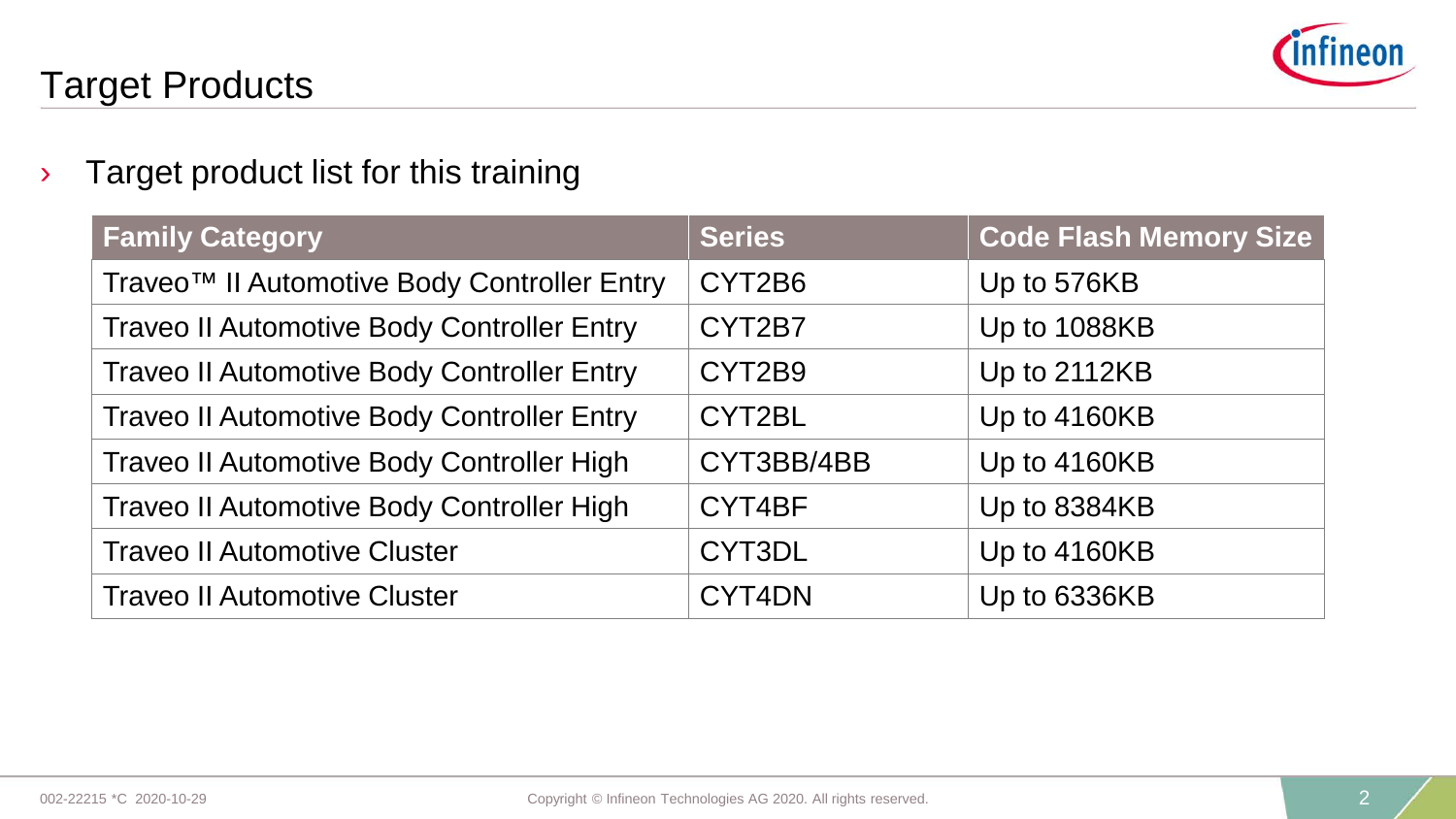

### Introduction to Traveo II Body Controller Entry

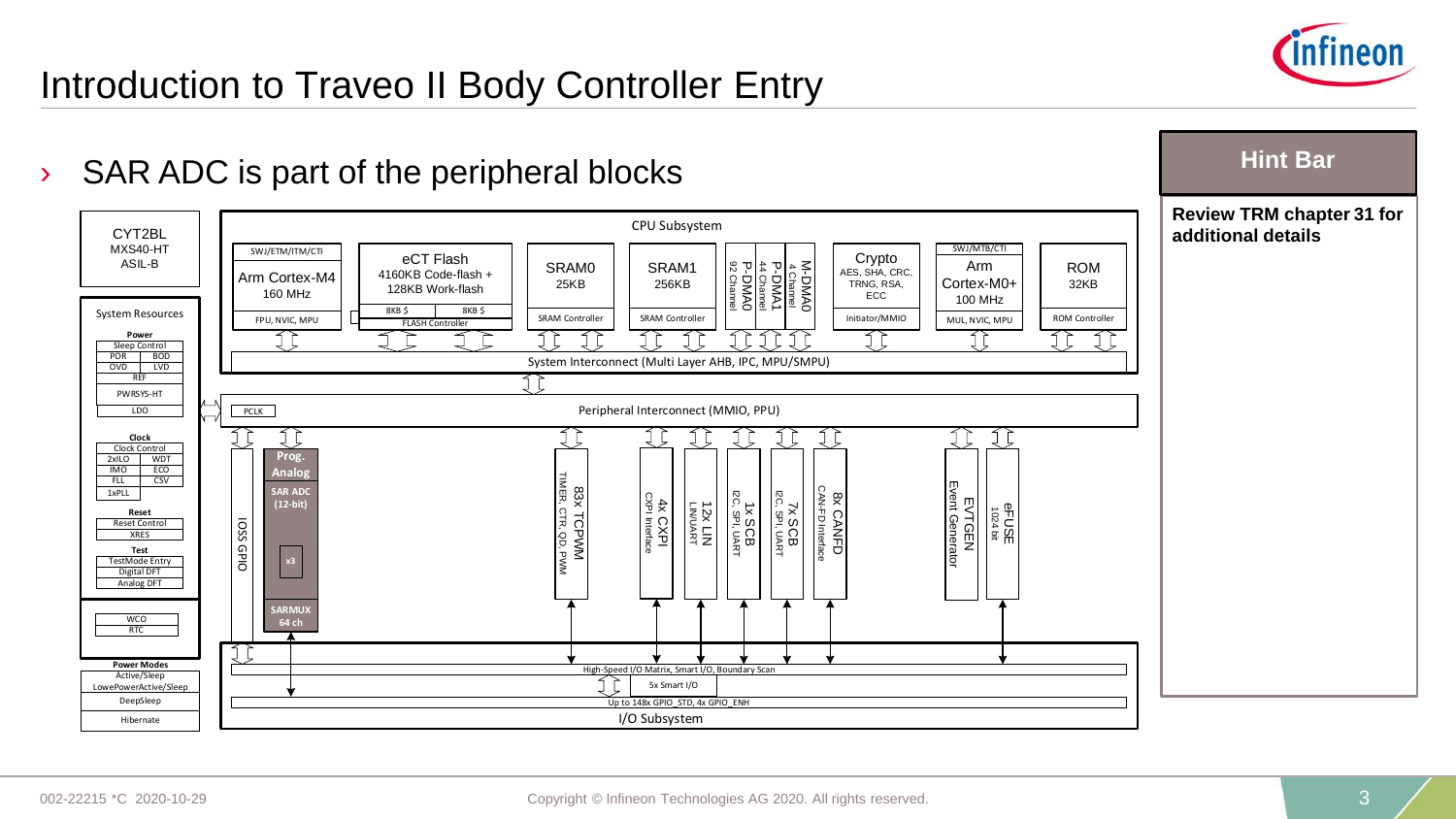

### Introduction to Traveo II Body Controller High



### **Hint Bar**

**Review TRM chapter 35 for additional details**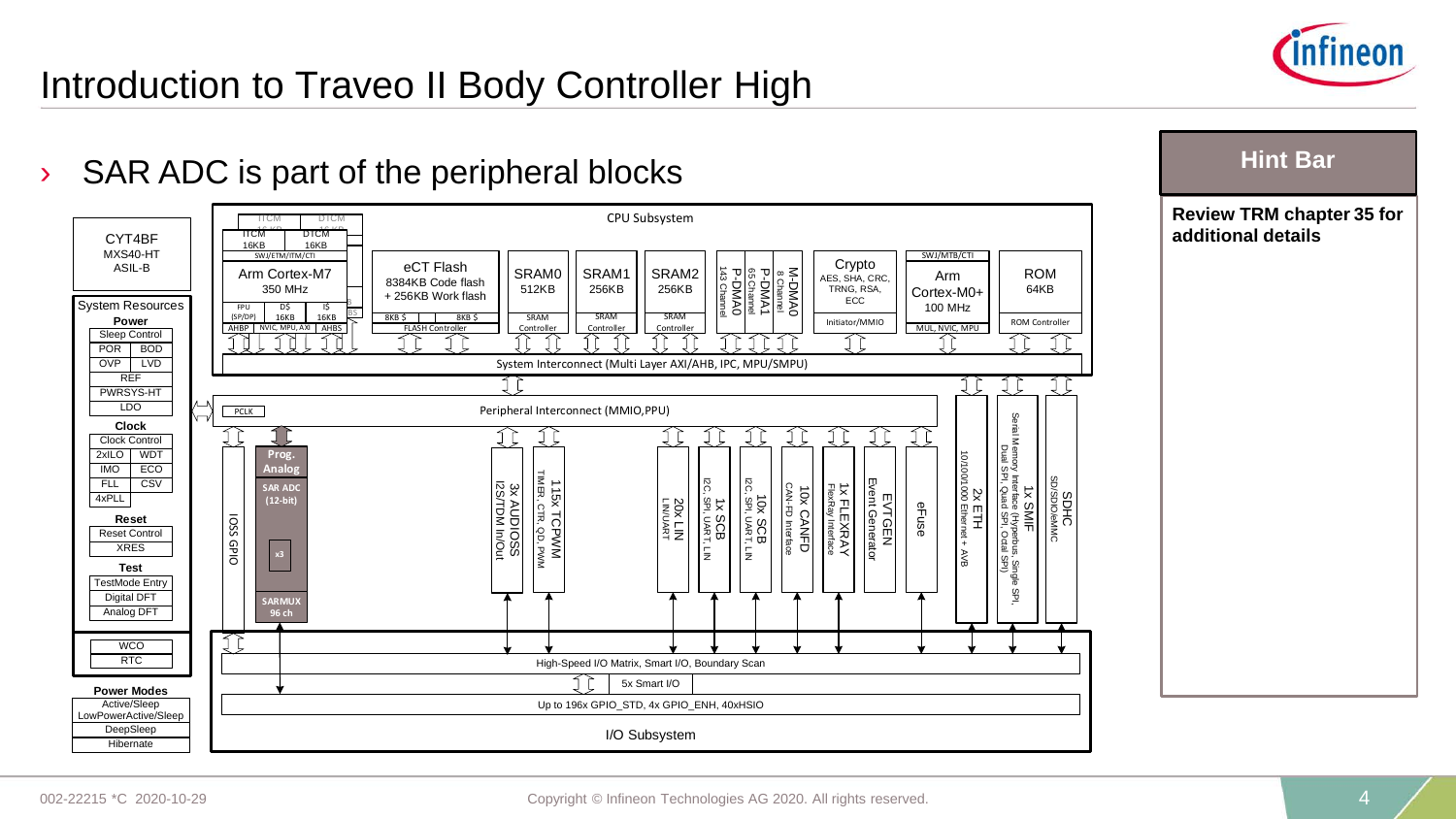

### Introduction to Traveo II Cluster

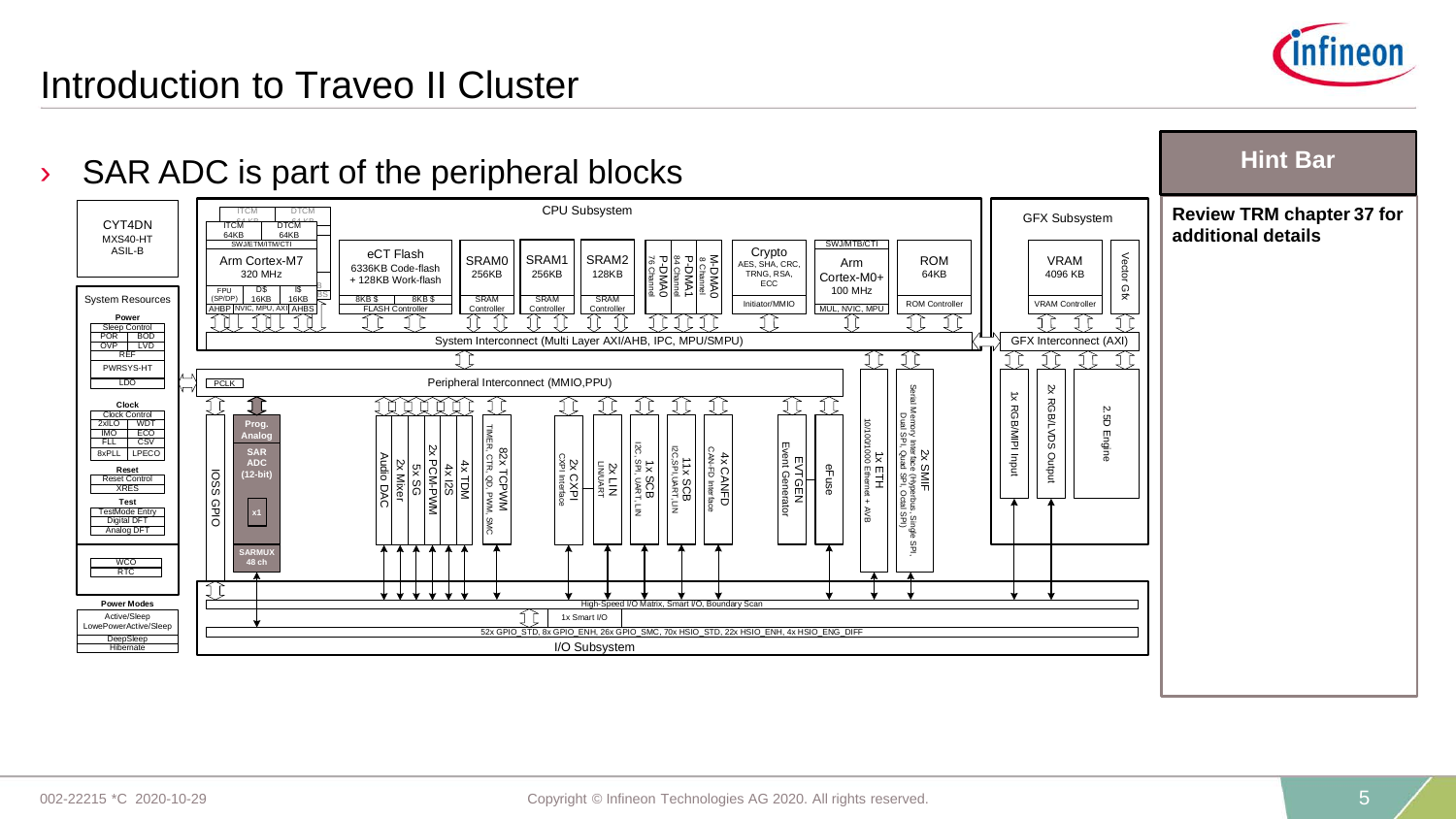

- $-$  12-bit resolution with a maximum sample rate of 1 Msps<sup>1</sup>
- Up to three units in Traveo II
- Features (1/2)
	- Programmable sample time for each channel
	- Each logical channel can select an input from
		- Up to 32 analog input pins per unit
		- Diagnostic signals
	- Channels can be individual or grouped
		- Eight priorities, programmable per group
	- Triggered by TCPWM, software, continuous (idle trigger), or generic2
		- Multiple ADC units can be triggered by the same trigger
	- Optional debug freeze

1 1 Msps: 4.5 V ≤ VDDA ≤ 5.5 V, 0.5 Msps: 2.7 V ≤ VDDA < 4.5 V <sup>2</sup> Review the **Triggers** section for alternative trigger sources



#### **Review the datasheet and section 1 in the TRM chapter for additional details**

**Hint Bar**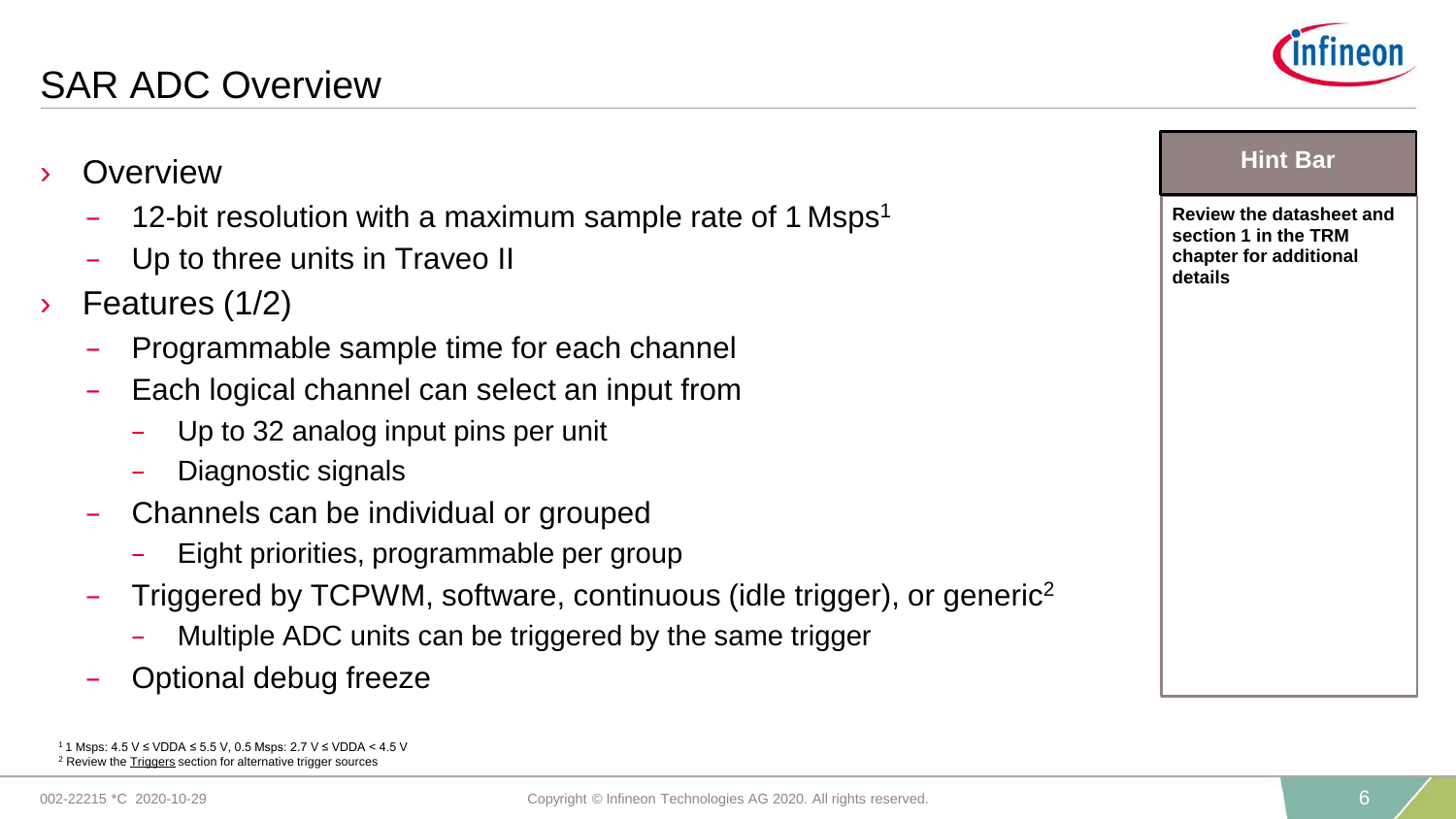- Features (2/2)
	- Programmable post-processing options for each channel
		- Averaging: first order accumulate and dump, up to 256 samples
		- Range detection: below/above threshold, inside/outside range
		- Pulse detection: programmable positive and negative event counters
	- Interrupt generation per channel or group
	- Output trigger generation per channel (can trigger DMA transfer)
	- Support for diagnostic measurements including broken wire detection
	- Programmable offset and gain calibration



#### **Hint Bar**

**Review the datasheet and section 1 in the TRM chapter for additional details**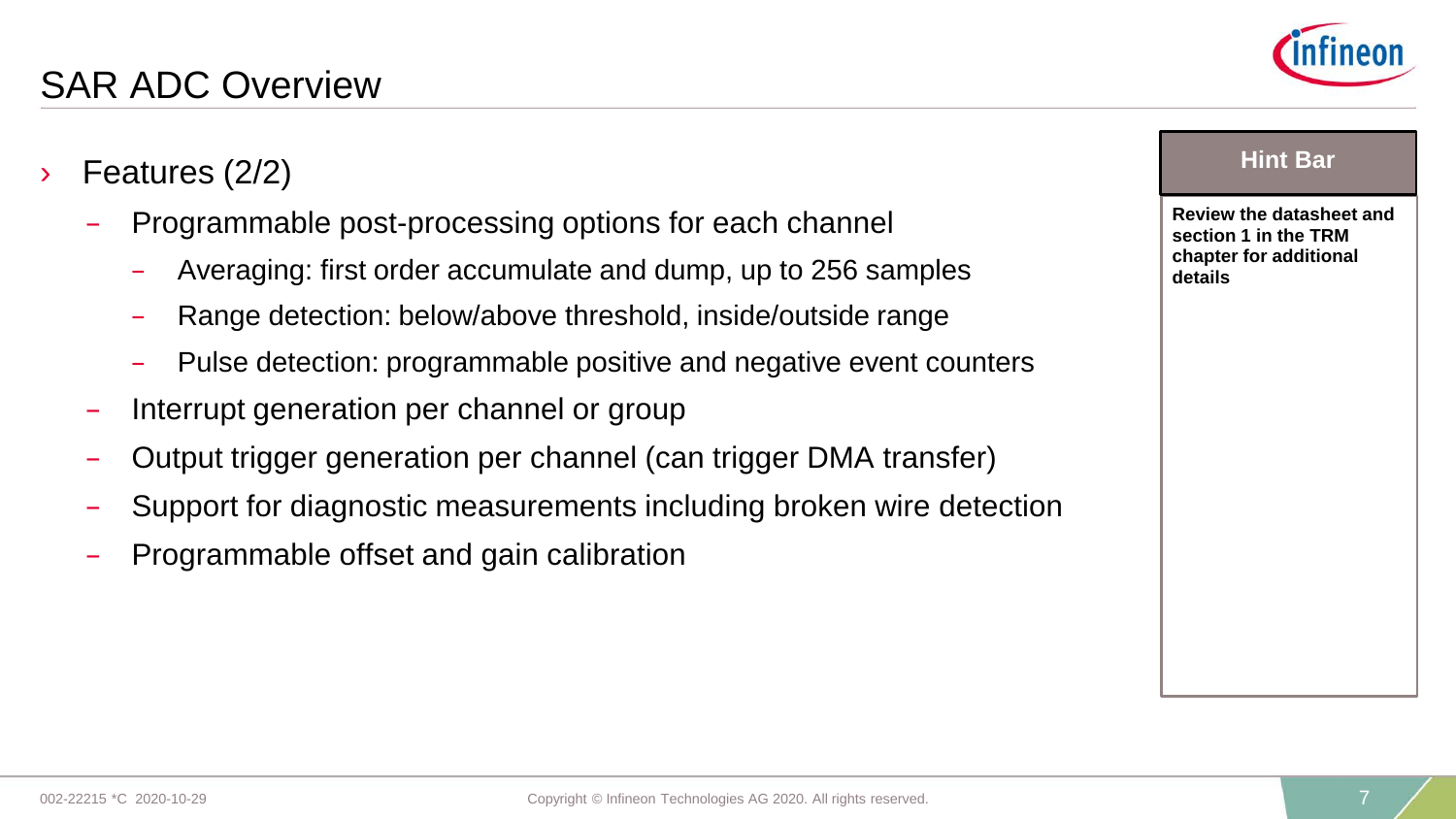

### SAR ADC Block Diagram

› SAR ADC components

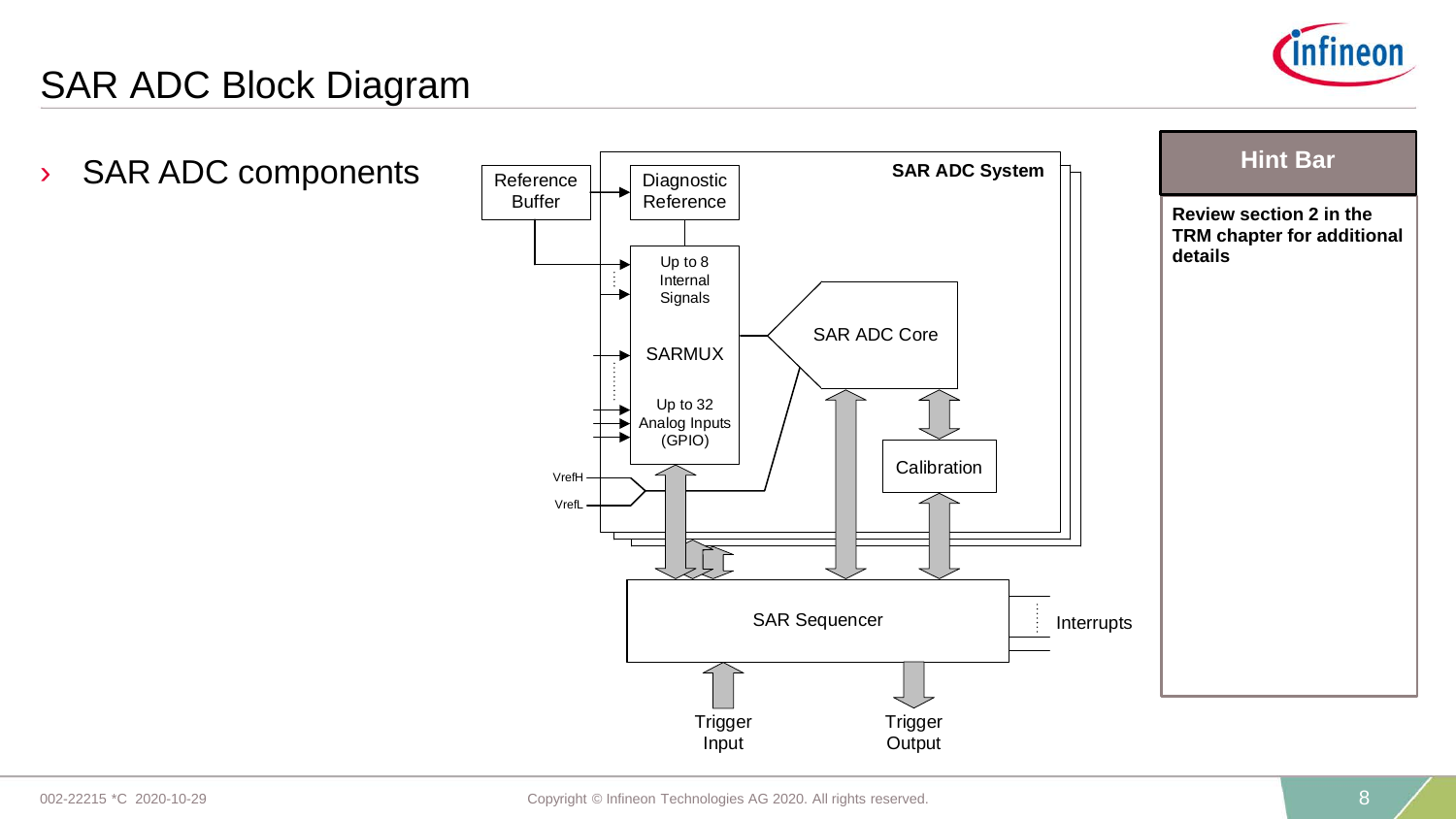

### SAR ADC Block Diagram

- › SAR ADC components
	- SAR ADC Core
		- ADC acquisition time
		- Result data format

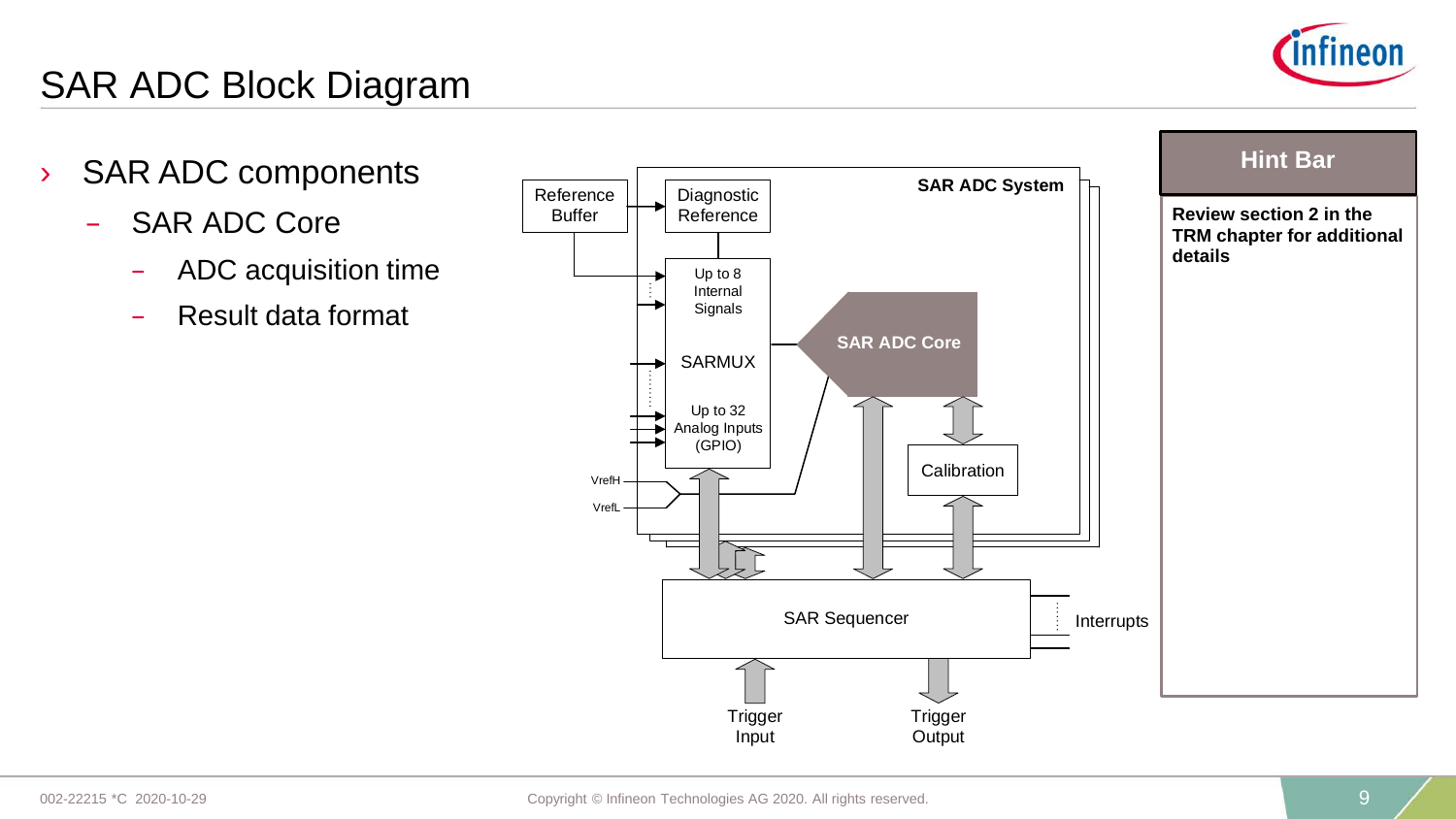## ADC Conversion Time

- $A/D$  conversion time = sample time  $+$  comparison time
	- Comparison time:
		- 15 ADC clock cycles

<sup>1</sup> Peripheral clock (CLK\_PERI). Minimum comparison time:  $\frac{15}{26.7 \text{ M}}$  = 0.56 µs; minimum sample time:  $\frac{11}{26.7 \text{ M}}$  = 0.41 µs

- (Maximum ADC clock frequency: 26.7 MHz<sup>1</sup>)
- Sample time:
	- Programmable sample time per channel (SAMPLE\_TIME)
	- Recommended sample time is 11 clock cycles or more at 26.7 MHz





#### **Hint Bar**

**Review section 3.3 in the TRM chapter for additional details**

#### **Advantage:**

• **An accurate conversion can be achieved by allowing the sampling capacitor sufficient time to charge, even if the external impedance differs per channel**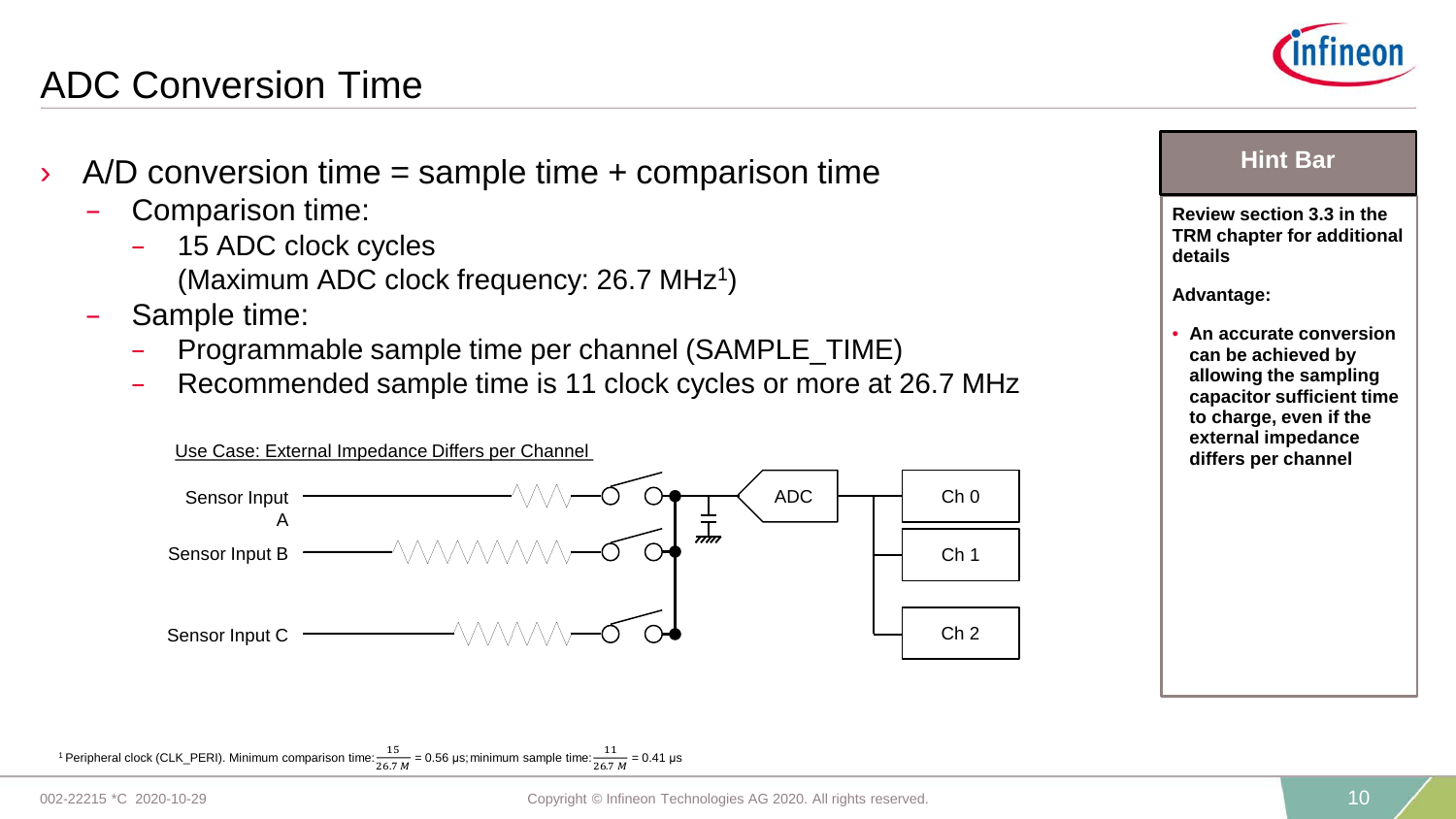1 This bit is zero

### Result Data Format

- › Signed/Unsigned result
	- Can be treated as signed or unsigned (default)
- › Alignment
	- Can be right aligned (default) or left aligned

|                       | Signed/  |     | <b>Result Register</b> |        |     |    |                            |   |   |         |                |   |    |                          |                          |   |  |
|-----------------------|----------|-----|------------------------|--------|-----|----|----------------------------|---|---|---------|----------------|---|----|--------------------------|--------------------------|---|--|
| Alignment Unsigned 15 |          |     |                        |        |     |    | │ 14 │ 13 │ 12 │ 11 │ 10 │ | 9 | 8 |         | $6\phantom{a}$ |   | ÆĶ | -2                       | $\overline{2}$           |   |  |
| Right                 | Unsigned | - ' | - '                    | $\sim$ | - 1 | 11 | 10                         | 9 | 8 |         | 6              | 5 | 4  | 3                        | $\mathcal{D}$            |   |  |
| Right                 | Signed   | 11  |                        |        |     | 11 | 10                         | 9 | 8 | ⇁       | 6              | 5 |    | 3                        | $\mathcal{D}$            |   |  |
| Left                  | -        | 11  | 10                     |        | 8   |    | 6                          | 5 | 4 | ્ર<br>J | C              |   |    | $\overline{\phantom{0}}$ | $\overline{\phantom{0}}$ | - |  |

**Review section 3.2 in the TRM chapter for additional details**

**Alignment use case:**

- **Left alignment allows fixed-point arithmetic of values with different resolution**
- **Compare 12-bit value with 8-bit value**
- **Compare 16-bit averaged value with 12 bit value without averaging**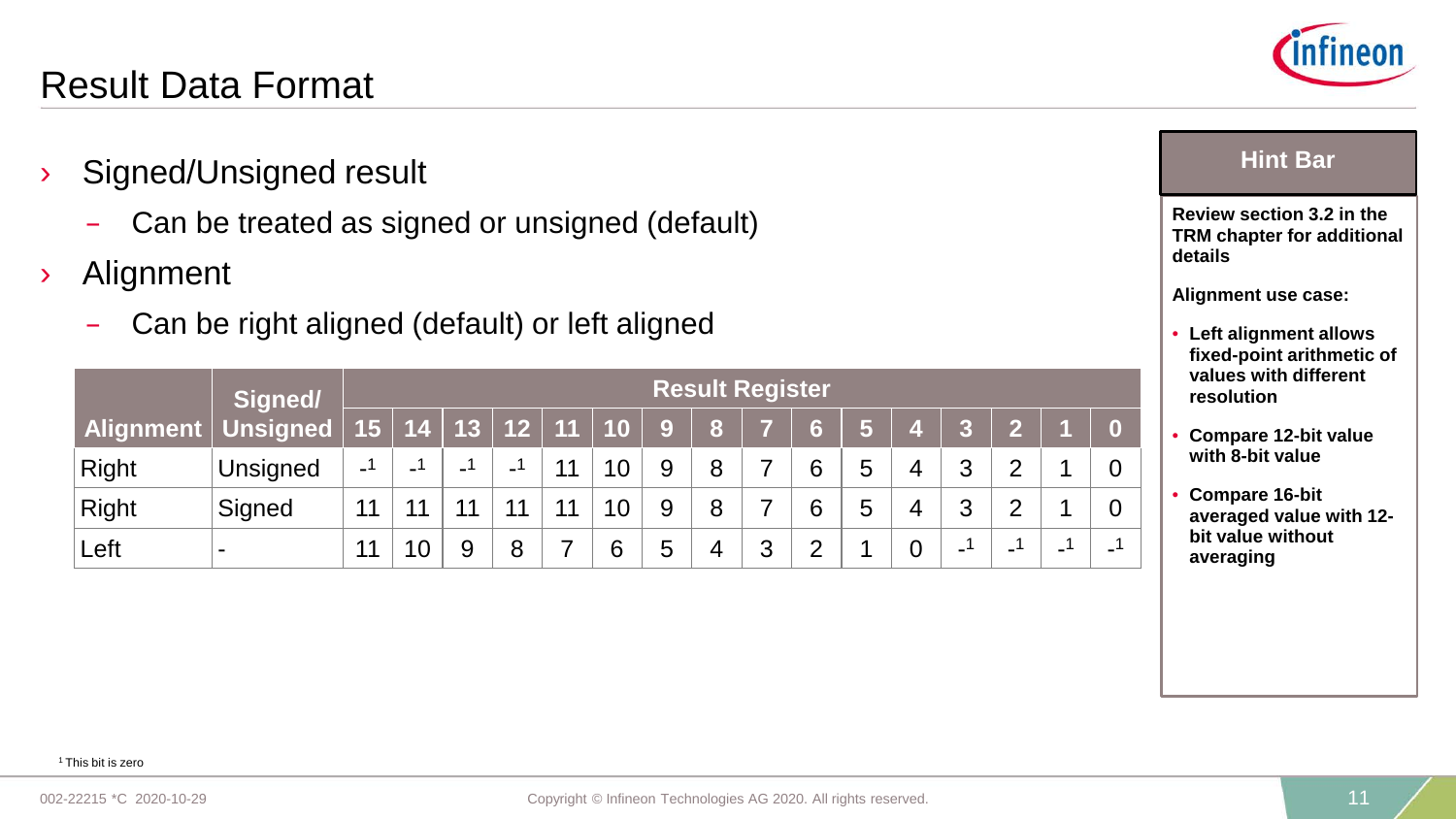

## SAR ADC Block Diagram

- › SAR ADC components
	- SARMUX
		- Analog input selection
		- Reference buffer
		- **Preconditioning**



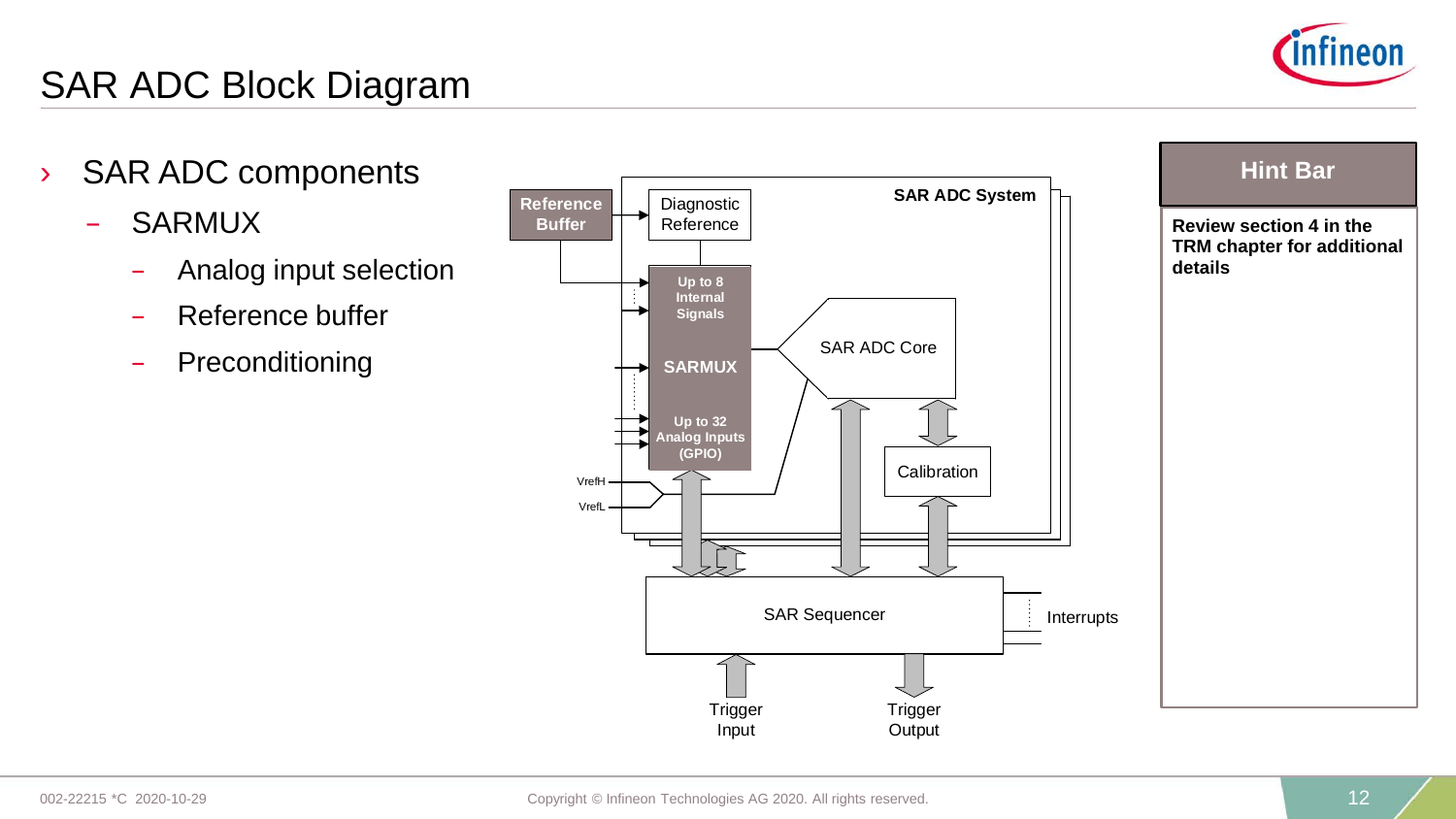

### Analog Input Selection

**Configuration** Up to 32 analog pins per unit<sup>1</sup> Up to eight special analog signals – Supports the external analog multiplexer<sup>4</sup> – Each channel configuration has its own 3-bit wide external mux select value (EXT\_MUX\_SEL) – The per channel external mux enable bit (EXT\_MUX\_EN) is used as a chip select for the external mux select device SARMUX Block Diagram Analog<br>Multiplexer  $5\overline{8}$  $ADC[x]$ \_31 ADC[x]  $0 \times$ Internal Special Signals (Up to 8) Temperature Sensor Bandgap Voltage VDDA **VCCD** Amuxbusb Amuxbusa  $AUX<sup>3</sup>$  $V<sub>MOTOR</sub>$ Analog Input Signals (Up to 32) To ADC Core Input From SAR Sequencer Diagnostic Ref. **Signal** Control Extension to other MUX<sup>2</sup>  $\cdot$ **Review section 4 in the TRM chapter and Register TRM for additional details External Analog Multiplexer Advantage: This can be used to expand the number of analog signals that can be sampled beyond the number of analog pins Hint Bar** 

1 CYT2B7/9 (176-pin) supports 3 units with the following analog pins: Unit 0: ADC[0]\_0-23, Unit 1: ADC[1]\_0-23, and Unit 2: ADC[2]\_0-15 For other devices, refer to the respective device datasheet

<sup>2</sup> External analog multiplexer pins: EXT\_MUX[x]\_v - External Analog Multiplexer Select Input and EXT\_MUX[x]\_EN: External Analog Multiplexer Enable

<sup>3</sup> Traveo II does not support AUX (auxiliary input)

 $4$  V<sub>MOTOR</sub> is connected to the P11[2:0]/ADC[2:0]\_M pins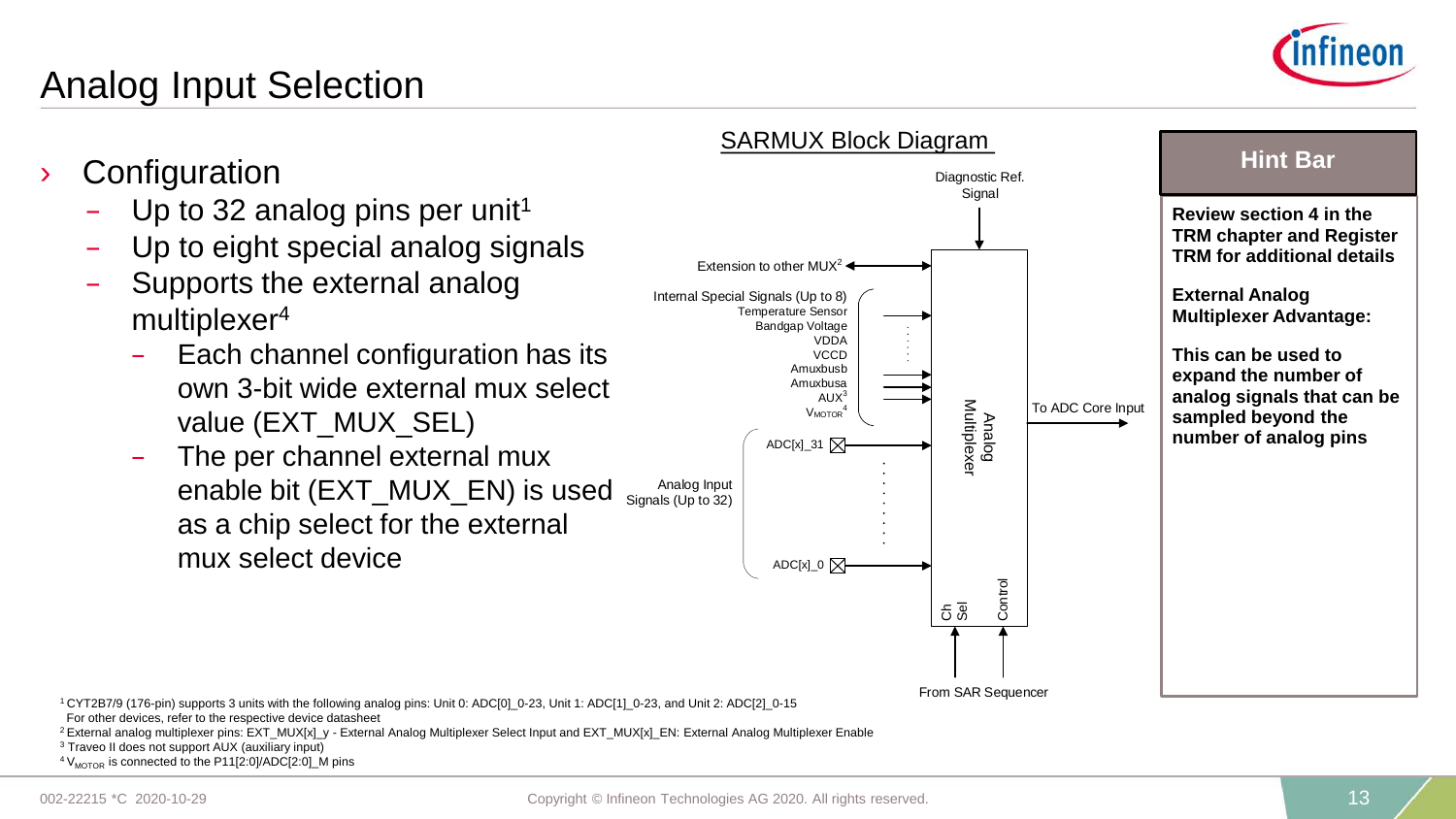### 002-22215 \*C 2020-10-29 14

#### Copyright © Infineon Technologies AG 2020. All rights reserved.

### Analog Input Selection

pinout and PCB layout

› Advantage

› Use Case

**Hint Bar** 

**Review each device datasheet for each unit channel configuration**

Example CYT2B7 Unit 0 ADC[0]\_0−23 input pins can be freely connected with logical channels 0−23, but not with channels 24 and higher



– Each analog input pin can connect with each channel per ADC unit

– Scan in order of system control priority without physical constraints from

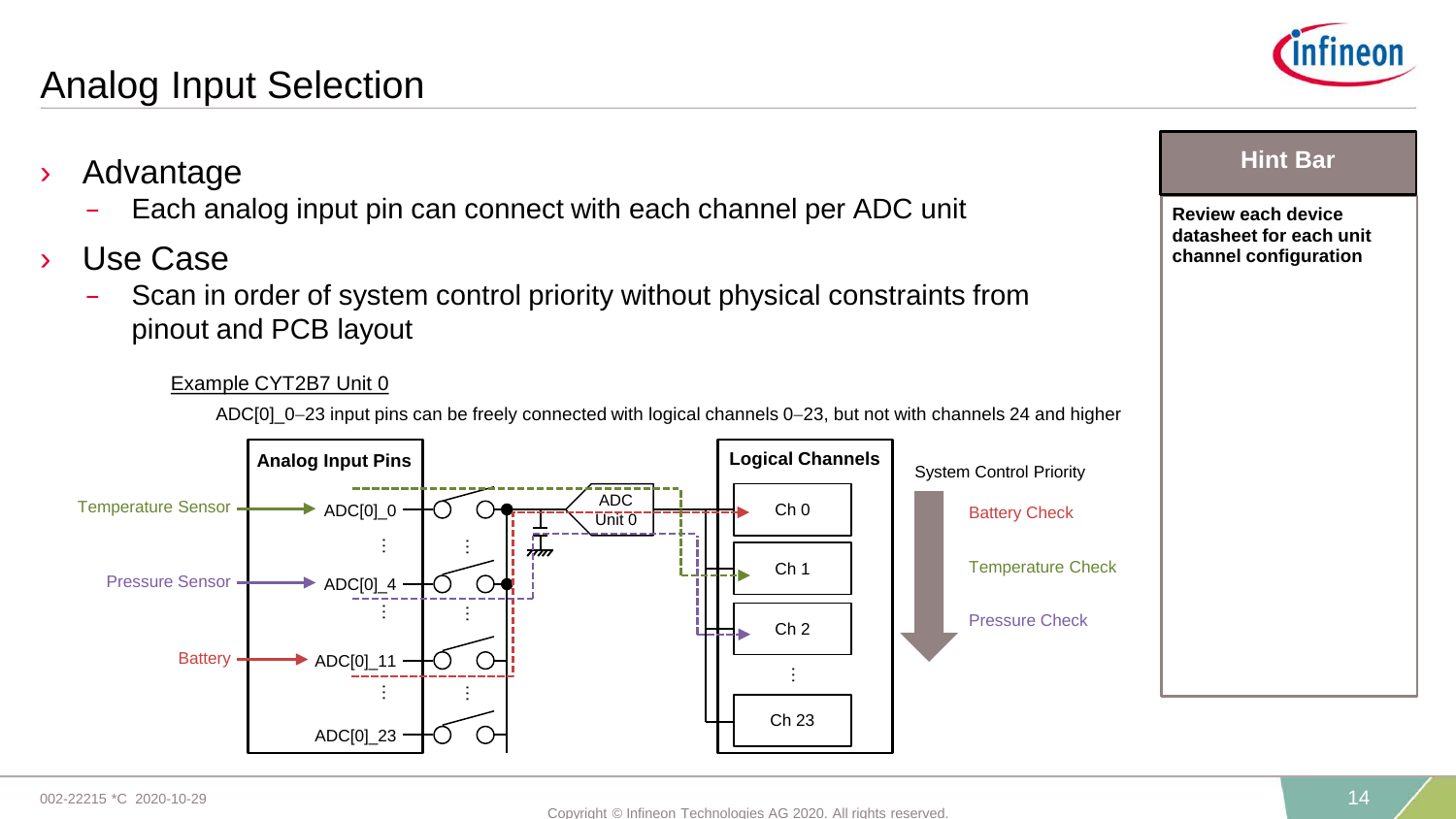### Reference Buffer

- **Four Functions** 
	- [Power Supply Monitoring](#page-15-0)
	- Buffering the 0.9-V bandgap signal from the System Resource Sub System (SRSS)
		- Connects to SAR and diagnostic reference generator multiplexer inputs
	- Scaling 1 µA (4x 250 nA currents in parallel) from the SRSS to 10 µA and replicating this current (both source and sink) for diagnostic reference generators
	- Use case:
		- Broken wire detection
	- Providing a temperature-dependent voltage for one-die temperature sensing

**Review section 11 in the TRM chapter for additional details**

**Review section 9 in the TRM chapter for temperature sensor measurement**

**Review the device datasheet for temperature sensor spec**

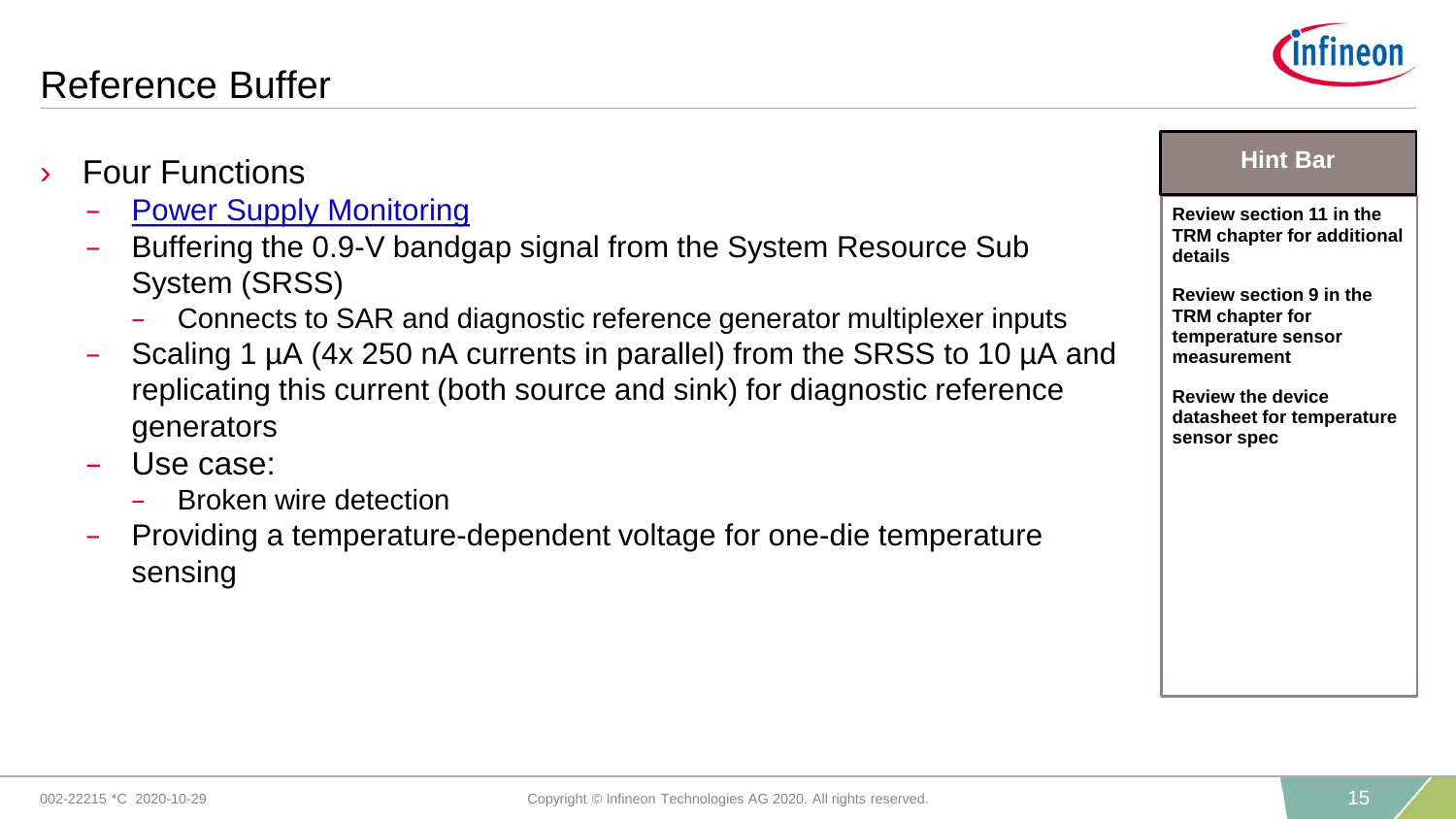

### <span id="page-15-0"></span>Voltage Monitoring by ADC

- ADC is used for all other power supplies
- › A monitor switch is provided between power/ground pins and Amuxbus A/B by the HSIOM\_MONITOR\_CTL register
- $\rightarrow$  The midpoint of the signal (Amuxbus A/B) is connected to the SARMUX (internal signals) and can be selected for ADC by a channel



**Review section 11 in the TRM chapter for additional details Review TRM section 16.3.6 for the relation between HSIOM\_MONITOR\_CTL\_0 register and power/ground pins Hint Bar**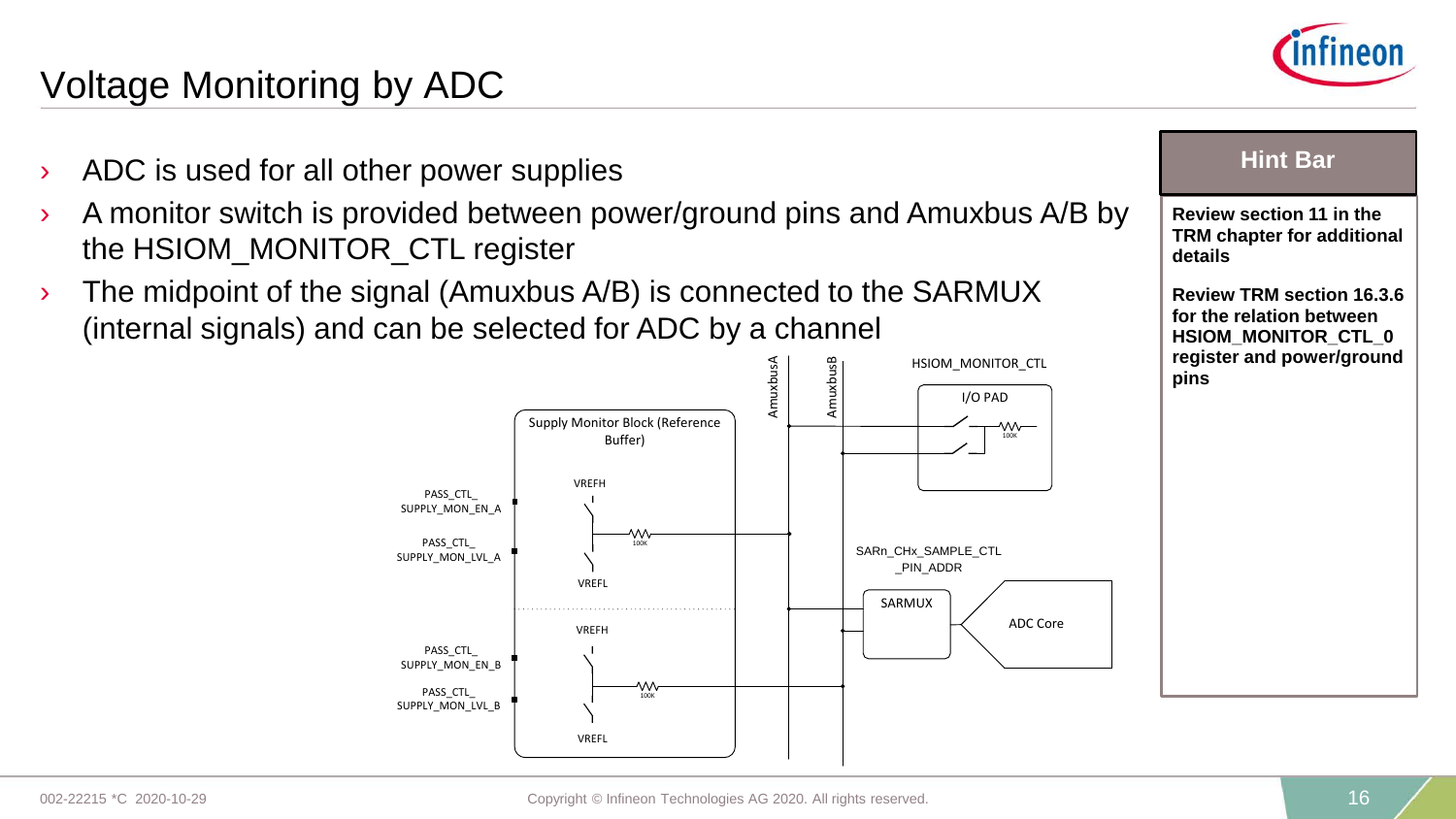### **Preconditioning**

- › Four possible selections per channel
	- No preconditioning
	- Discharge to VREFL
	- Charge to VREFH
	- Connect to diagnostic reference output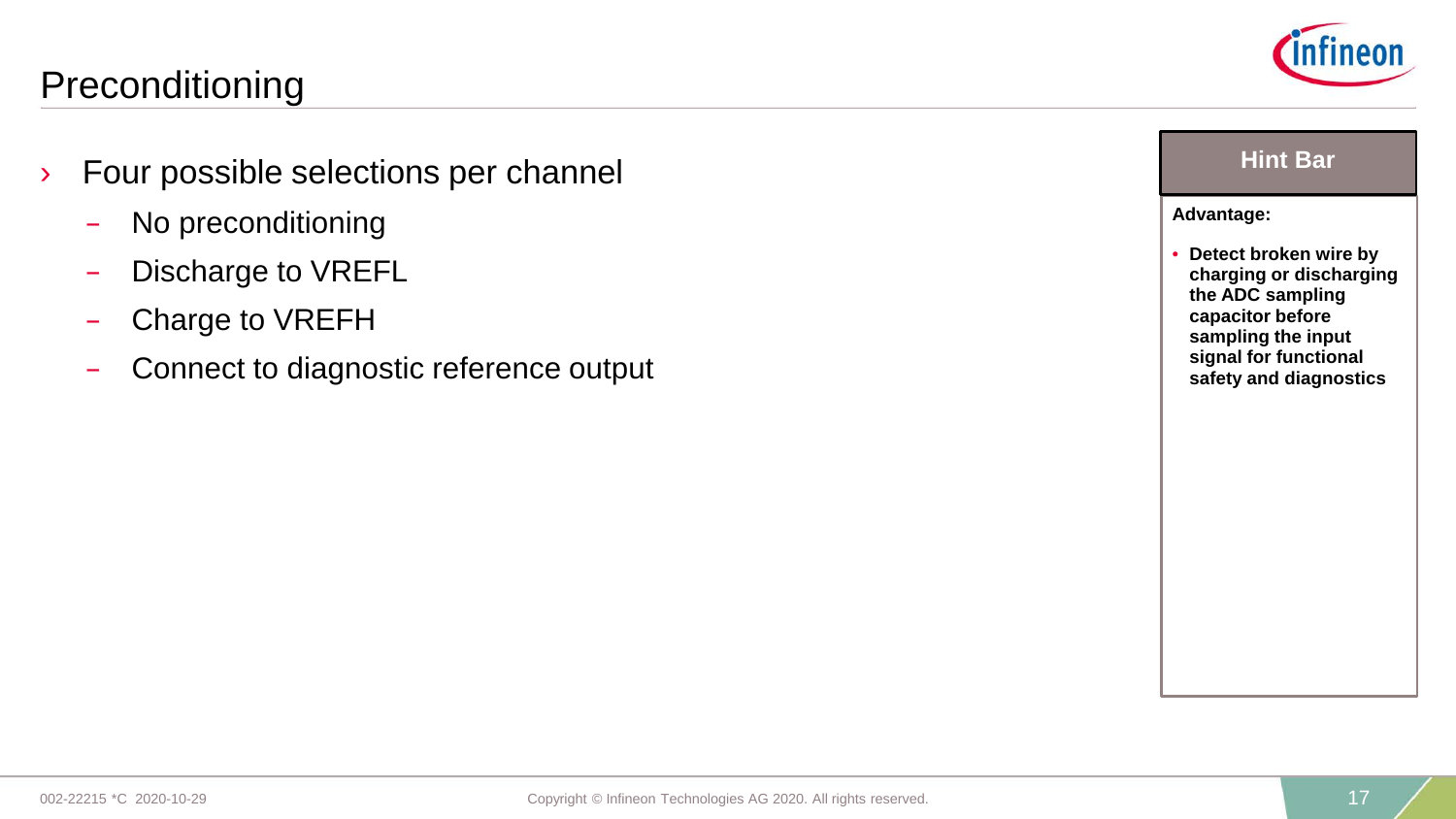### Detecting Broken Wires by Preconditioning





 $-$  Preconditioning = VREFH



Note: When there is an open load, the conversion result will still be almost 5 V – Preconditioning = VREFL



Note: When there is an open load, the conversion result will still be 0 V

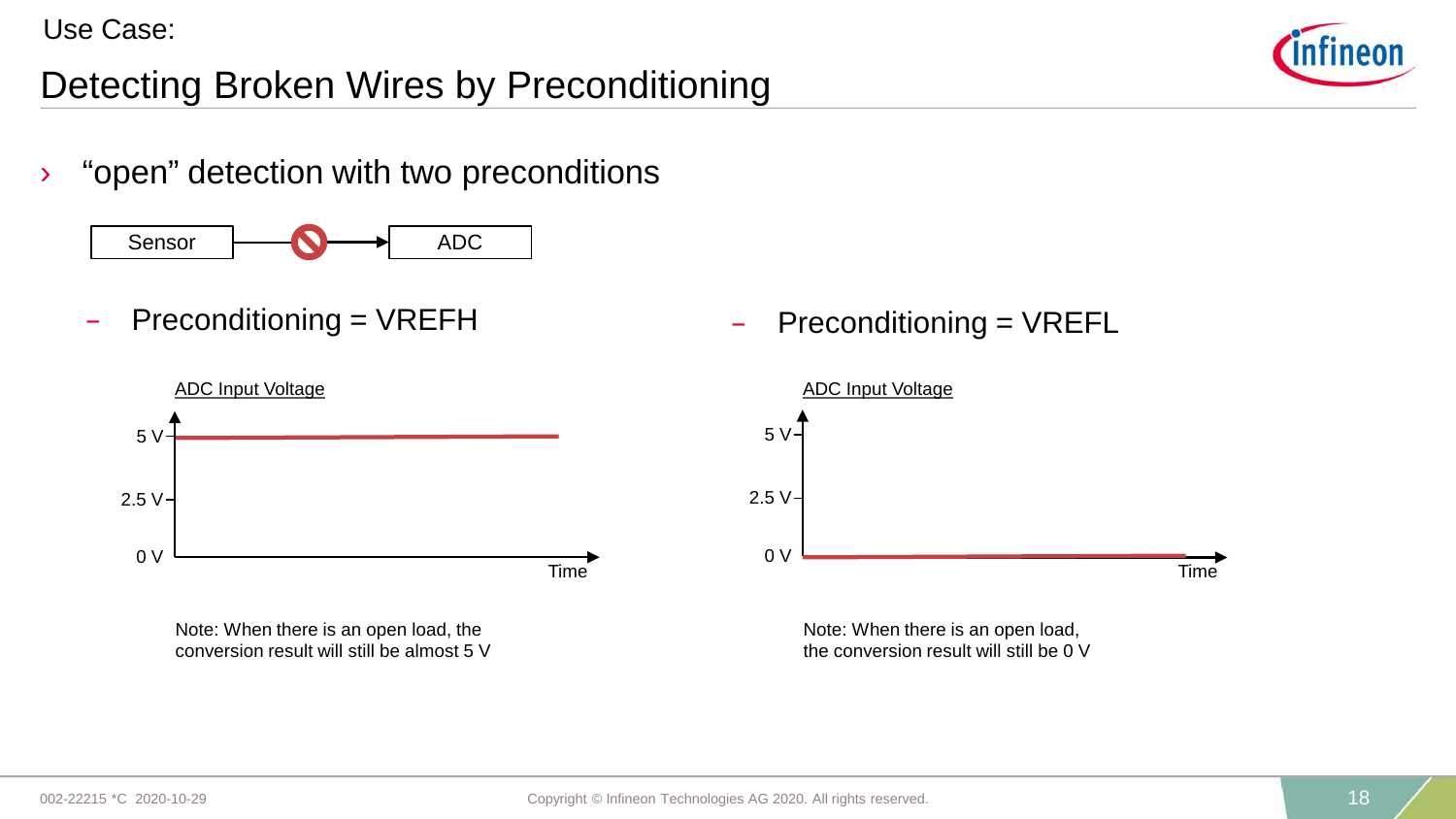### Broken Wire Detection by Preconditioning

› "short to GND" detection preconditions

Sensor  $\rightarrow$  ADC  $\nabla$ GND

 $-$  Preconditioning = VREFH



Note: When there is a short circuit to GND, the conversion result will immediately be 0 V  $-$  Preconditioning = VREFL



Note: When there is a short circuit to GND, the conversion result will still be 0 V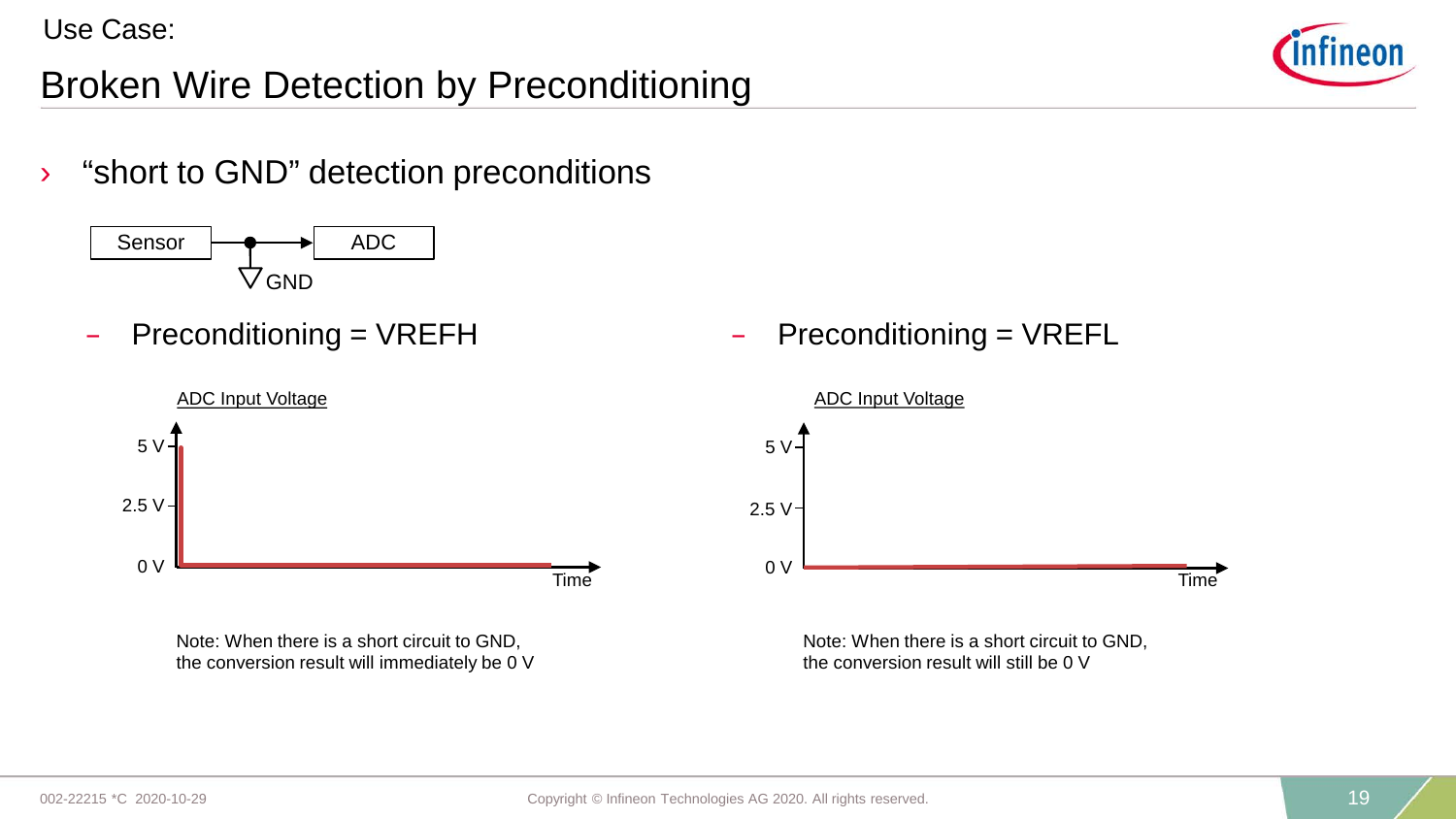### Broken Wire Detection by Preconditioning

 $\rightarrow$  "short to 5 V" detection preconditions



– Preconditioning = VREFH



Note: When there is a short circuit to 5 V, the conversion result will still be 5 V

 $-$  Preconditioning = VREFL



Note: When there is a short circuit to 5 V, the conversion result will immediately be 5 V

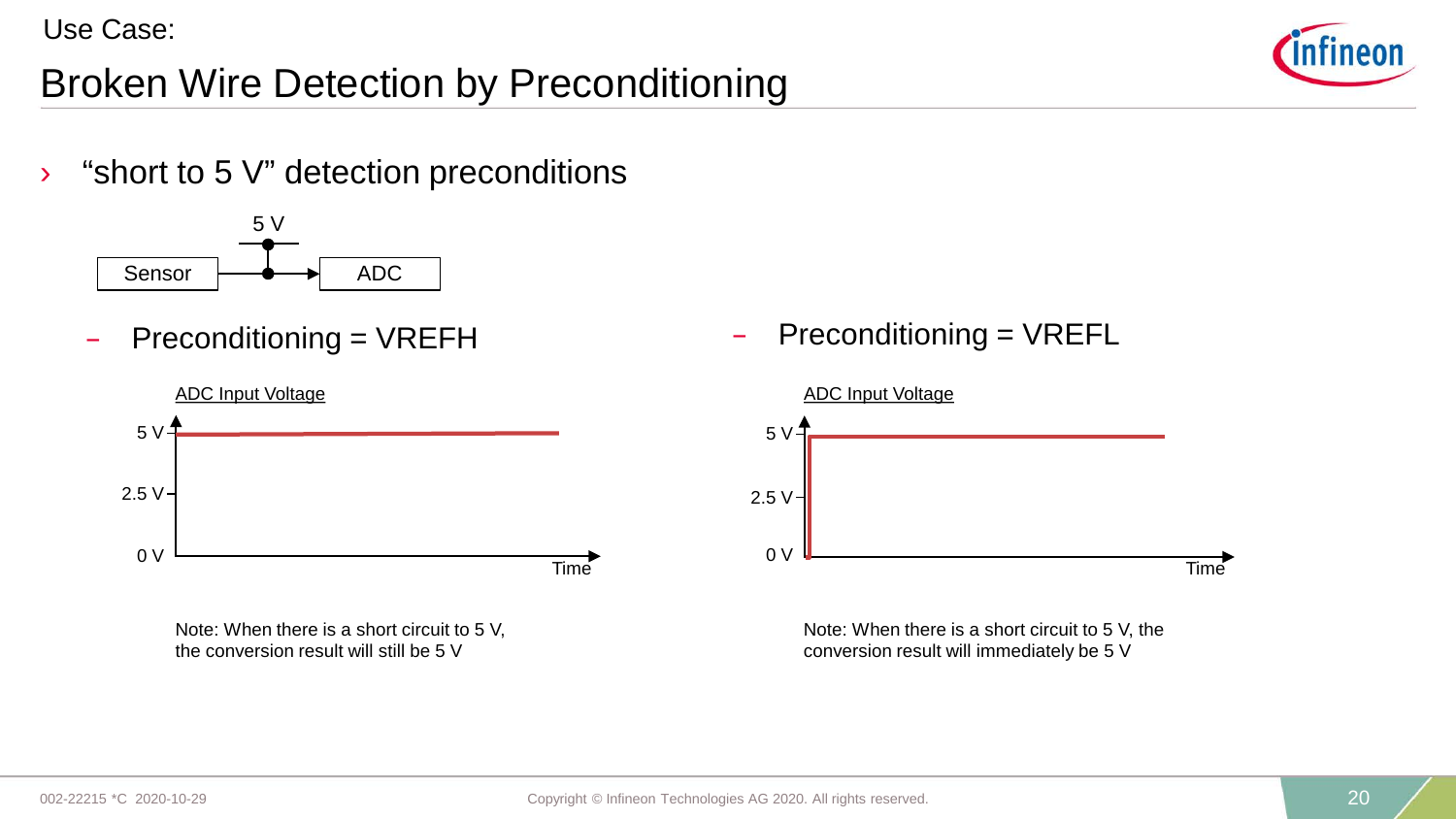## Advantage of Preconditioning

 $Preconditioning = "OFF"$  > Preconditioning = "DIAG" = VREFH/2 ADC Input Voltage ADC Input Voltage ADC Input Voltage Sample | Conversion 5 V 2.5 V 0 V Time Previous Sample Analog Level Current Sample Analog Level Previous Sample Value 5 V 2.5 V (VREFH/2) 0 V Sample Conversion  $\overline{T_{\text{time}}}$ Preconditioning always adds at least two ADC cycles Sample time can be shorter by preconditioning **Review Register TRM and sections 4.1 and 10 in the TRM chapter for additional details [Review the Diagnostic](#page-22-0) Reference Generator section for more details Hint Bar**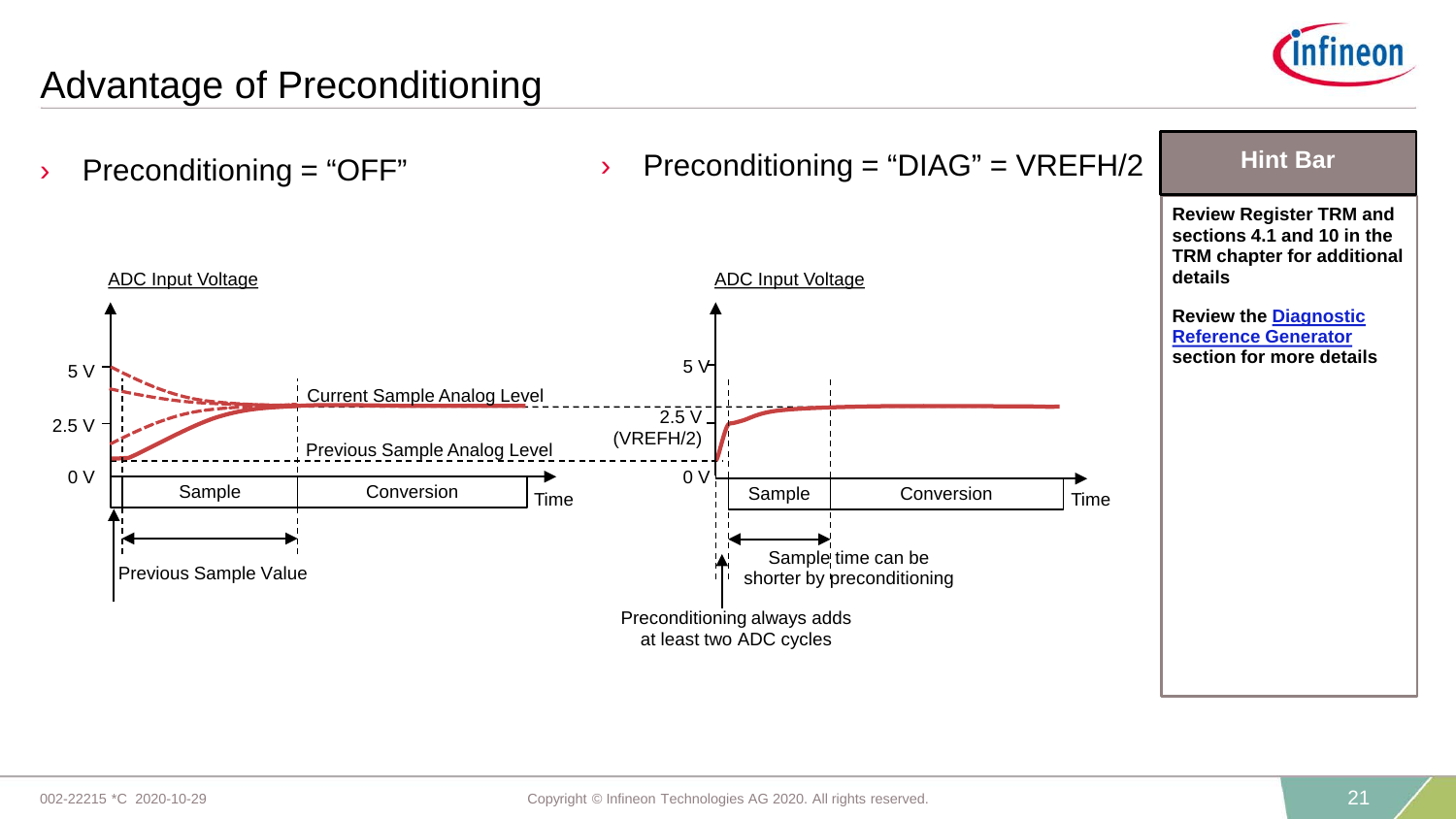

## SAR ADC Block Diagram

- › SAR ADC components
	- Diagnostic Reference
		- Diagnostic reference generator

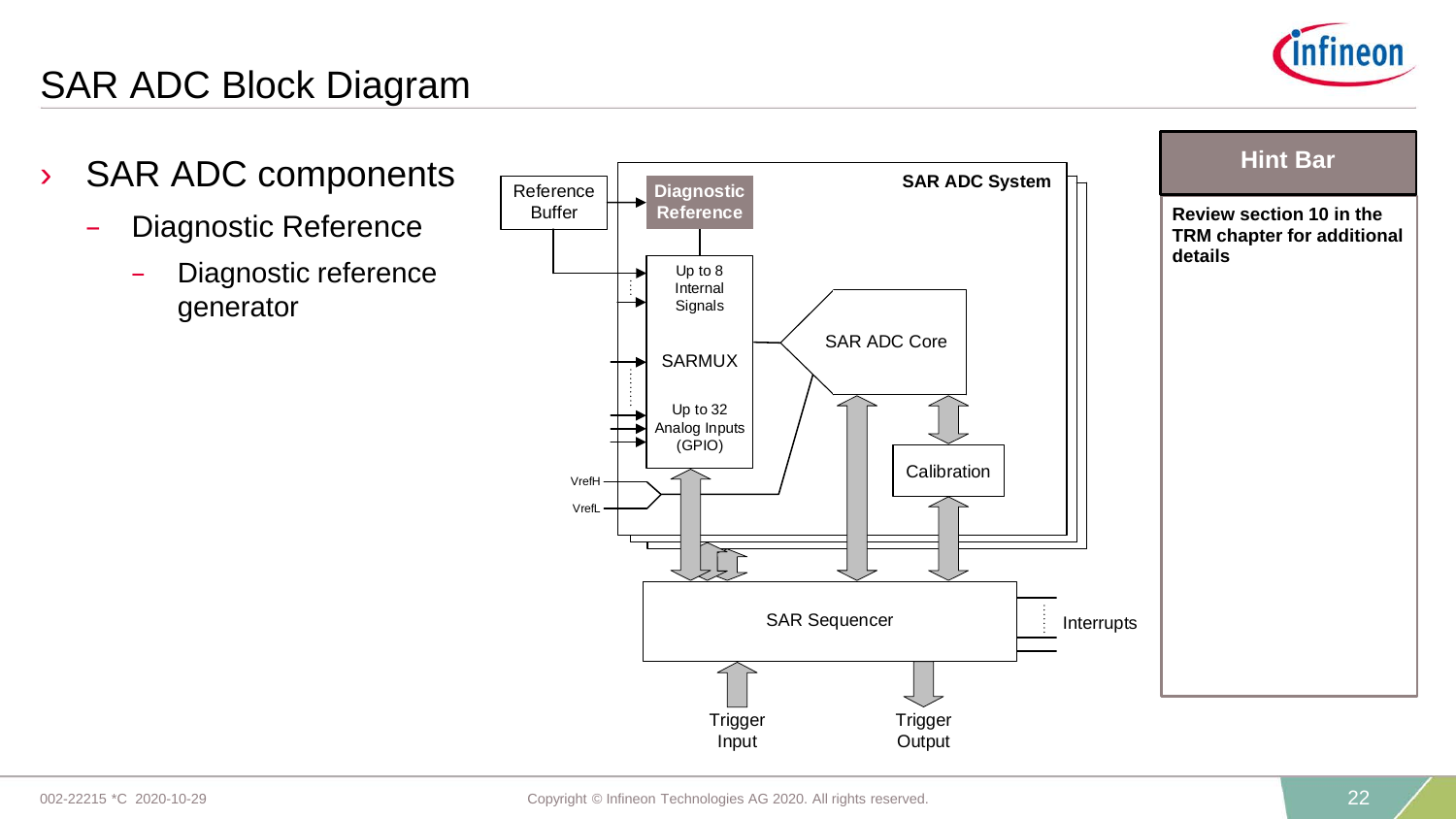### <span id="page-22-0"></span>Diagnostic Reference Generator

- Provides voltages and currents for diagnostics
	- VREFL, VREFH
	- VREFH x 1/8, x 2/8, x 3/8, x 4/8, x 5/8, x 6/8, x 7/8, x 199/200
	- Bandgap voltage
	- Current source (10 μA)
	- Current sink (10 μA)





## **Review Register TRM and section 10 in the TRM chapter for additional details Advantage: Test internal and external signal connection by injecting voltage near pads Hint Bar**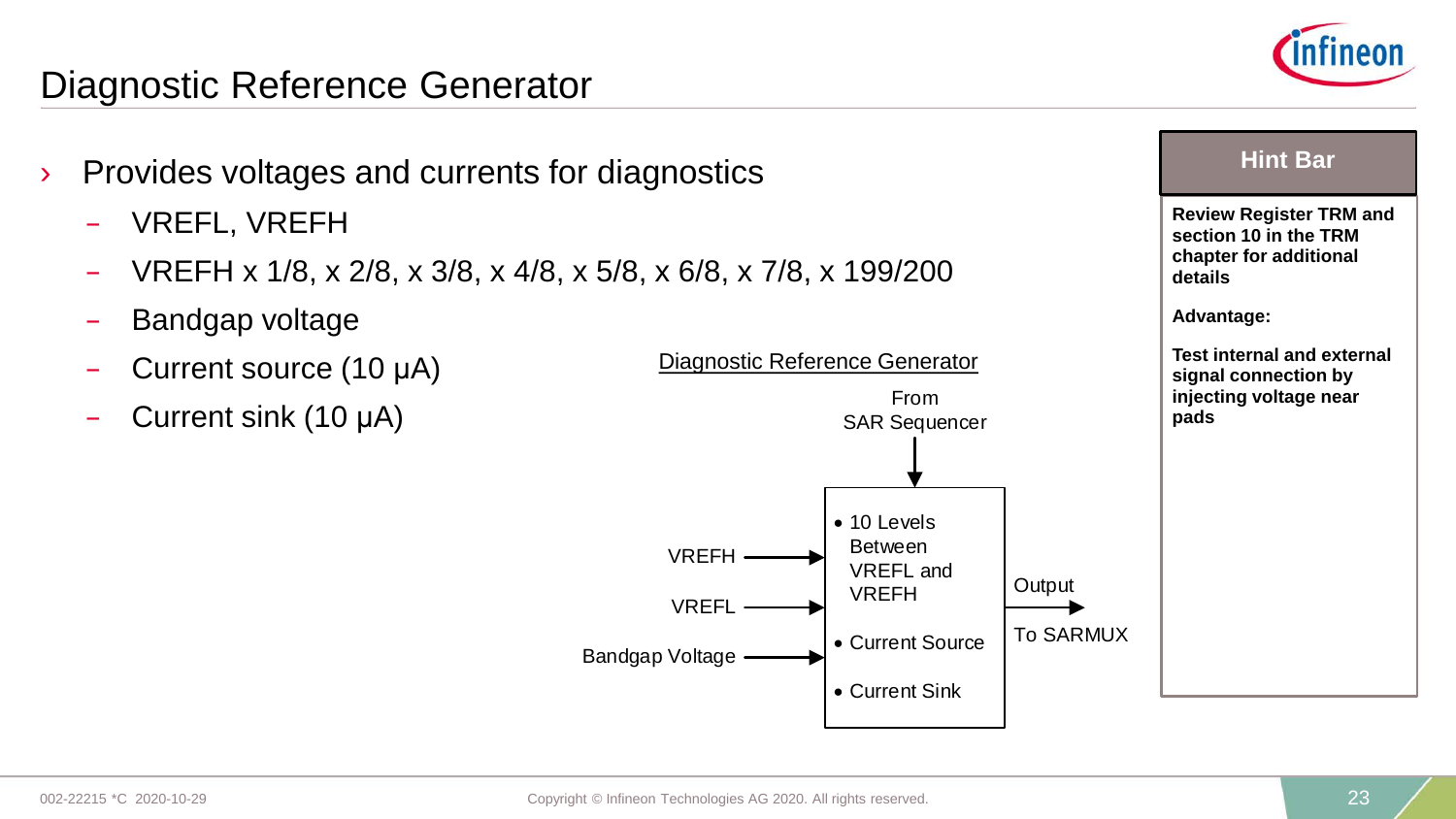

## SAR ADC Block Diagram

- › SAR ADC components
	- Channel Grouping
	- **Triggers**
	- Arbitration, Preemption, and Acquisition Scheduling
	- Averaging
	- Range Detect
	- Pulse Detect
	- **Interrupts**
	- Trigger Outputs
	- Debug Freeze
	- Auto Power Down
	- Channel Disable/Software Abort

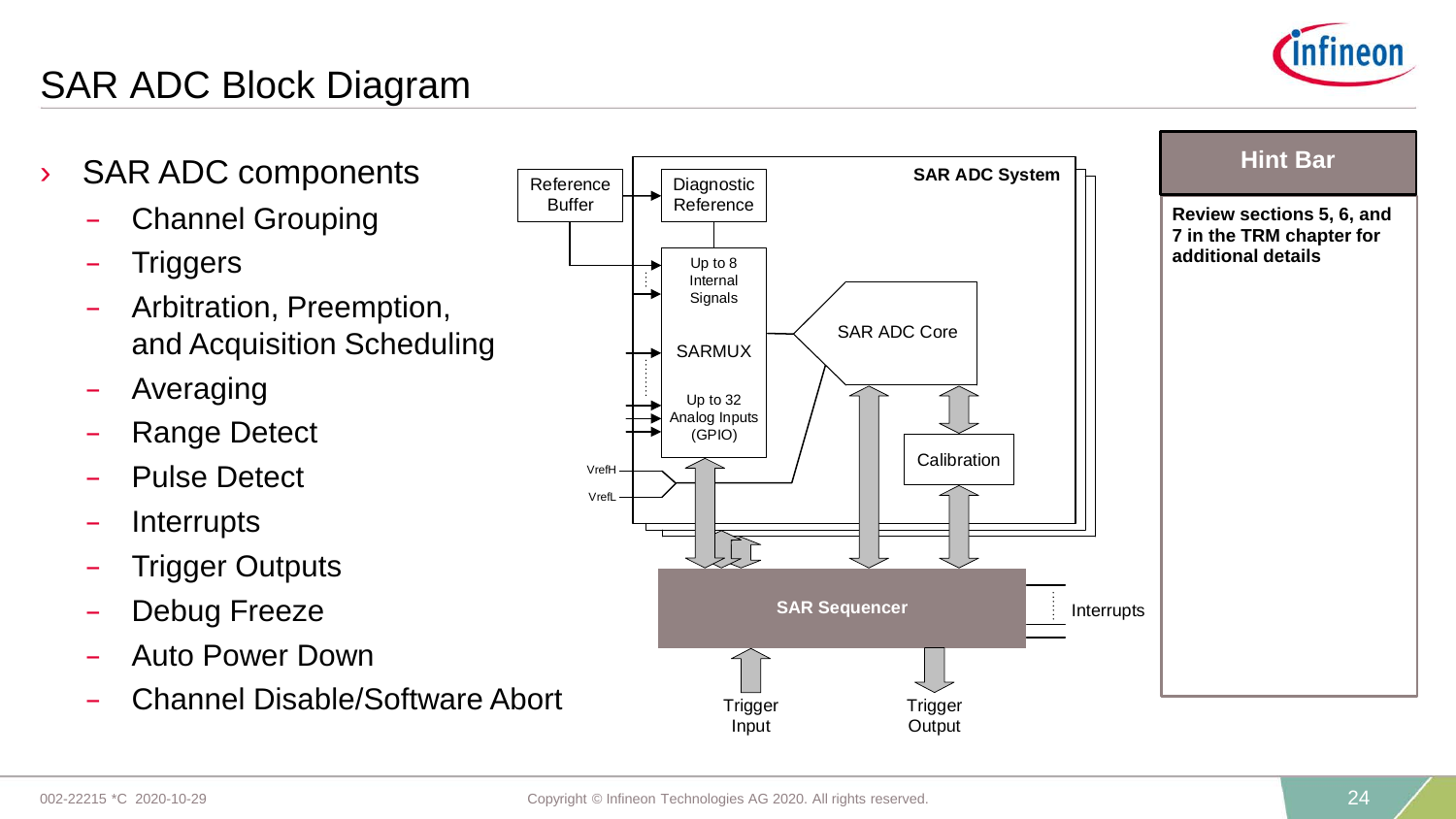

### Channel Grouping

- All the (up to 32) channels of the SAR ADC can be grouped
- The first channel defines the trigger for a group
- The last channel defines the end for a group
- $\rightarrow$  A channel in the group may be disabled, in which case it will be skipped
- The grouping can only contain sequential channels, and cannot have overlapping groups or a group within a group

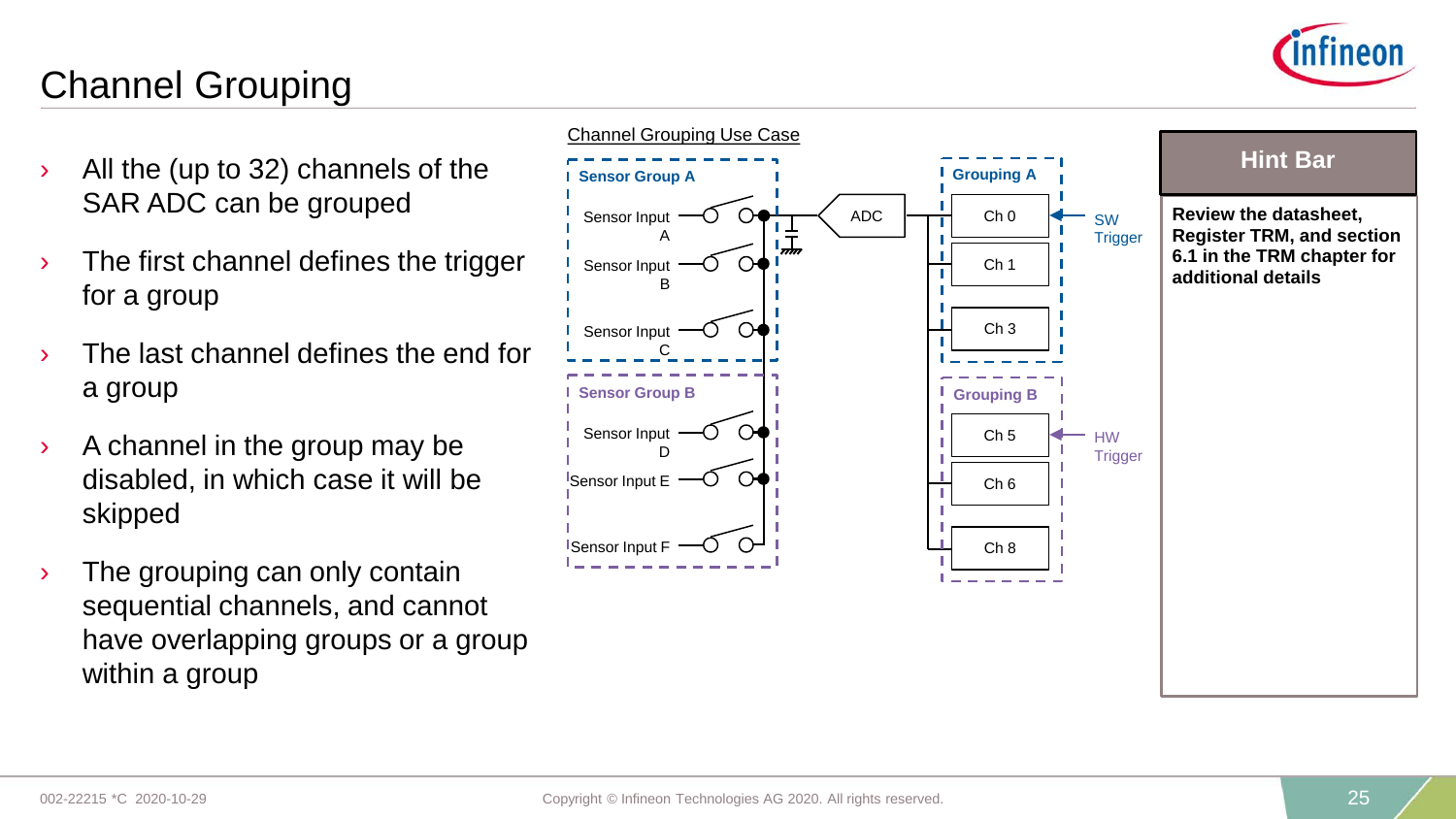

- <span id="page-25-0"></span>› A trigger for a group will cause the acquisitions, as defined by the configurations of the channels in the group, to be executed
- There are seven possible hardware (HW) triggers and one software (SW) trigger
	- The hardware trigger options are:
		- TCPWM: 1-to-1 trigger output from a corresponding 16-bit TCPWM
		- GENERIC0-4: Five generic input triggers routed to this ADC
			- GPIO, ADC, event generator, 32-bit TCPWM, 16-bit TCPWM for motor
		- CONTINUOUS: This trigger is always high, making the group always triggered or in other words, Idle trigger
		- OFF: No hardware trigger
- The group can be software-triggered if it is configured to use a hardware trigger



#### **Hint Bar**

**Review register TRM and section 6.2 in the TRM chapter for additional details**

**Review Arbitration/ Preemption and [Acquisition Scheduling](#page-27-0) for more information about channel priority**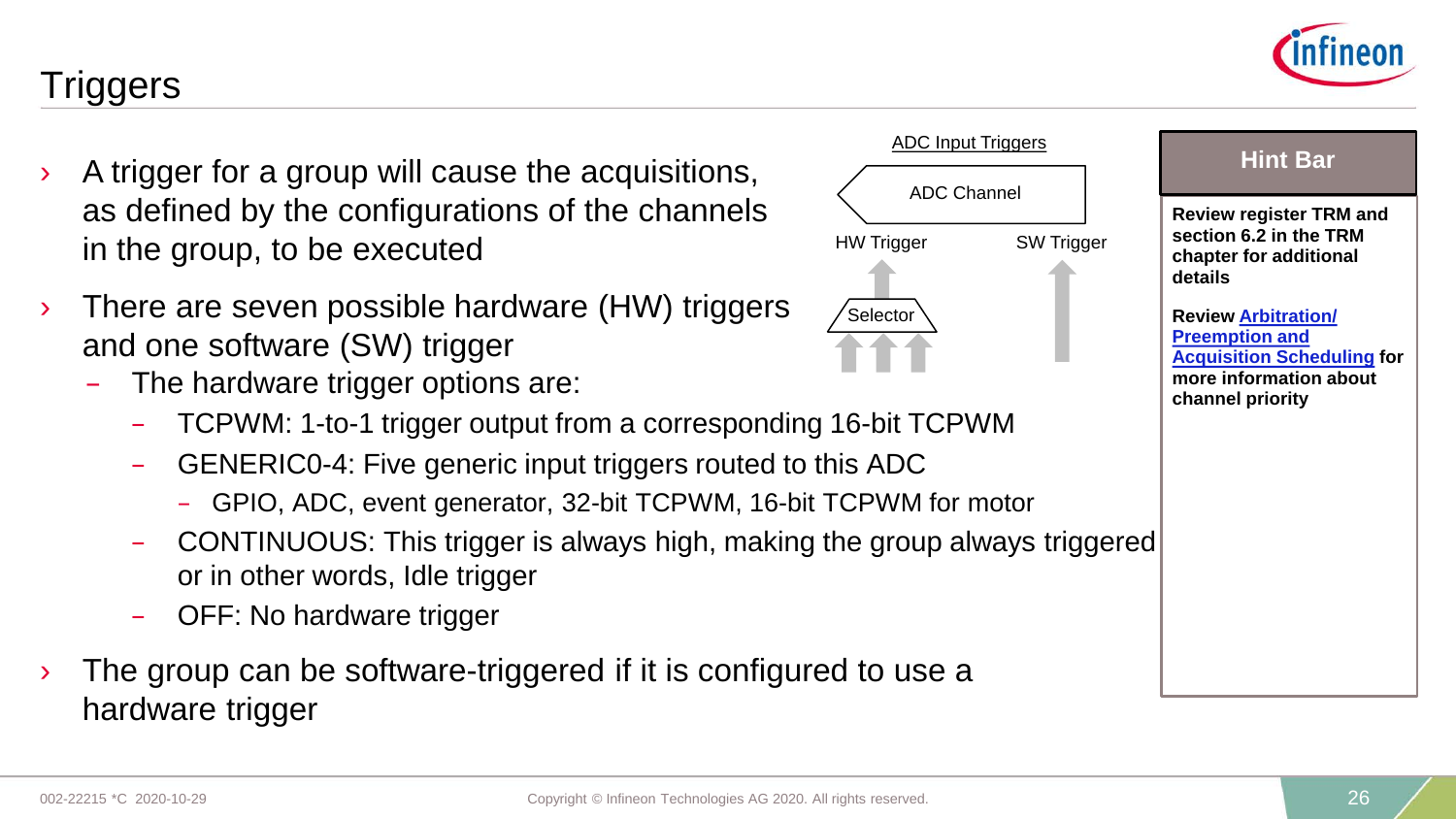## TCPWM-Triggered ADC



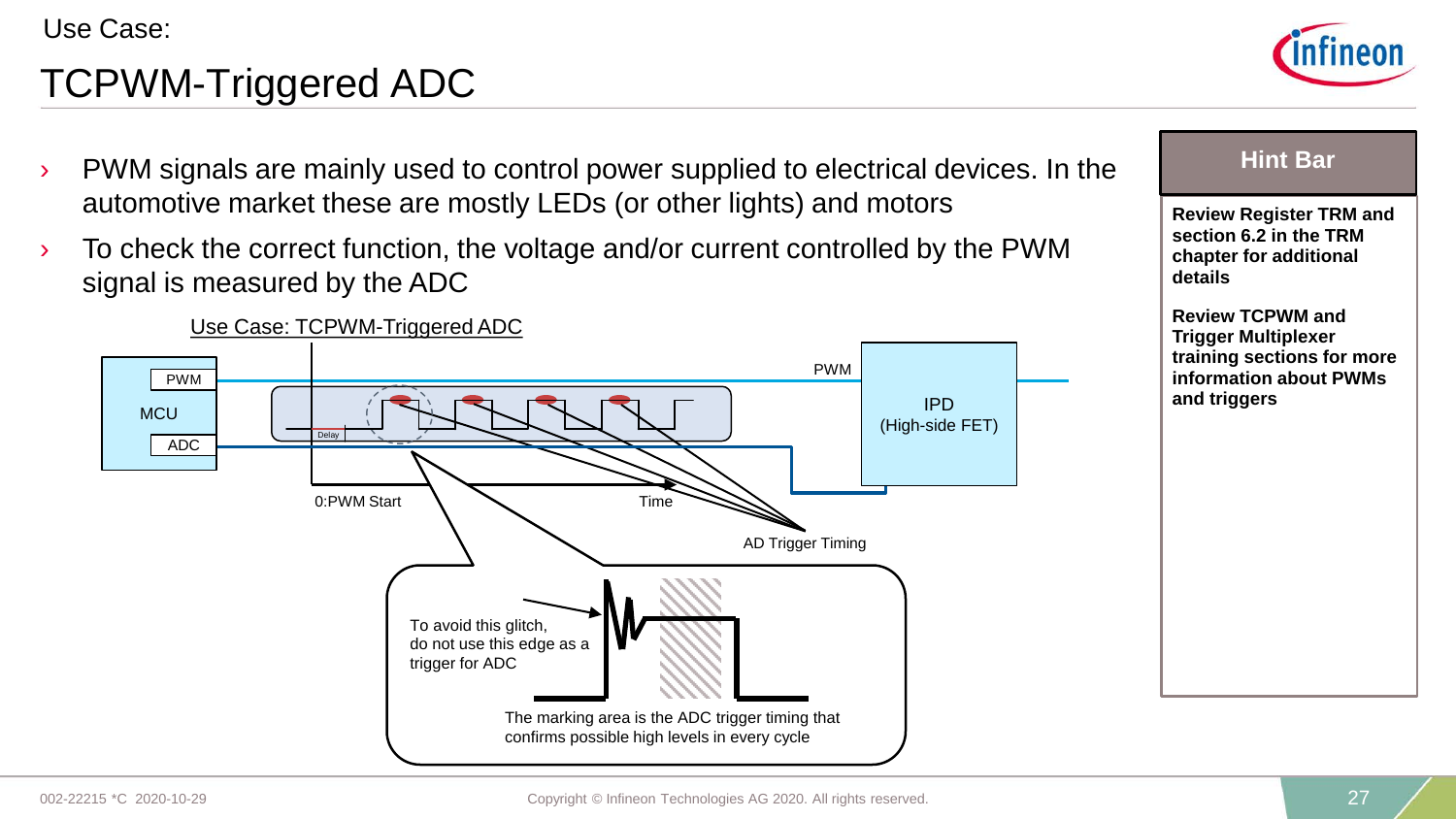

## <span id="page-27-0"></span>Arbitration/Preemption and Acquisition Scheduling

- Arbitration of the pending triggers is based on both an explicit and an implicit priority
	- Priority
		- The explicit priority is set as a trigger attribute by software
		- There are eight explicit priority levels, priority level 0 being the highest
		- The implicit priority is defined by the channel ordering as follows:
			- A lower channel has a higher priority than a higher channel with the same explicit priority



| <b>Hint Bar</b>                                                                               |
|-----------------------------------------------------------------------------------------------|
| <b>Review Register TRM and</b><br>section 6.3 in the TRM<br>chapter for additional<br>details |
|                                                                                               |
|                                                                                               |
|                                                                                               |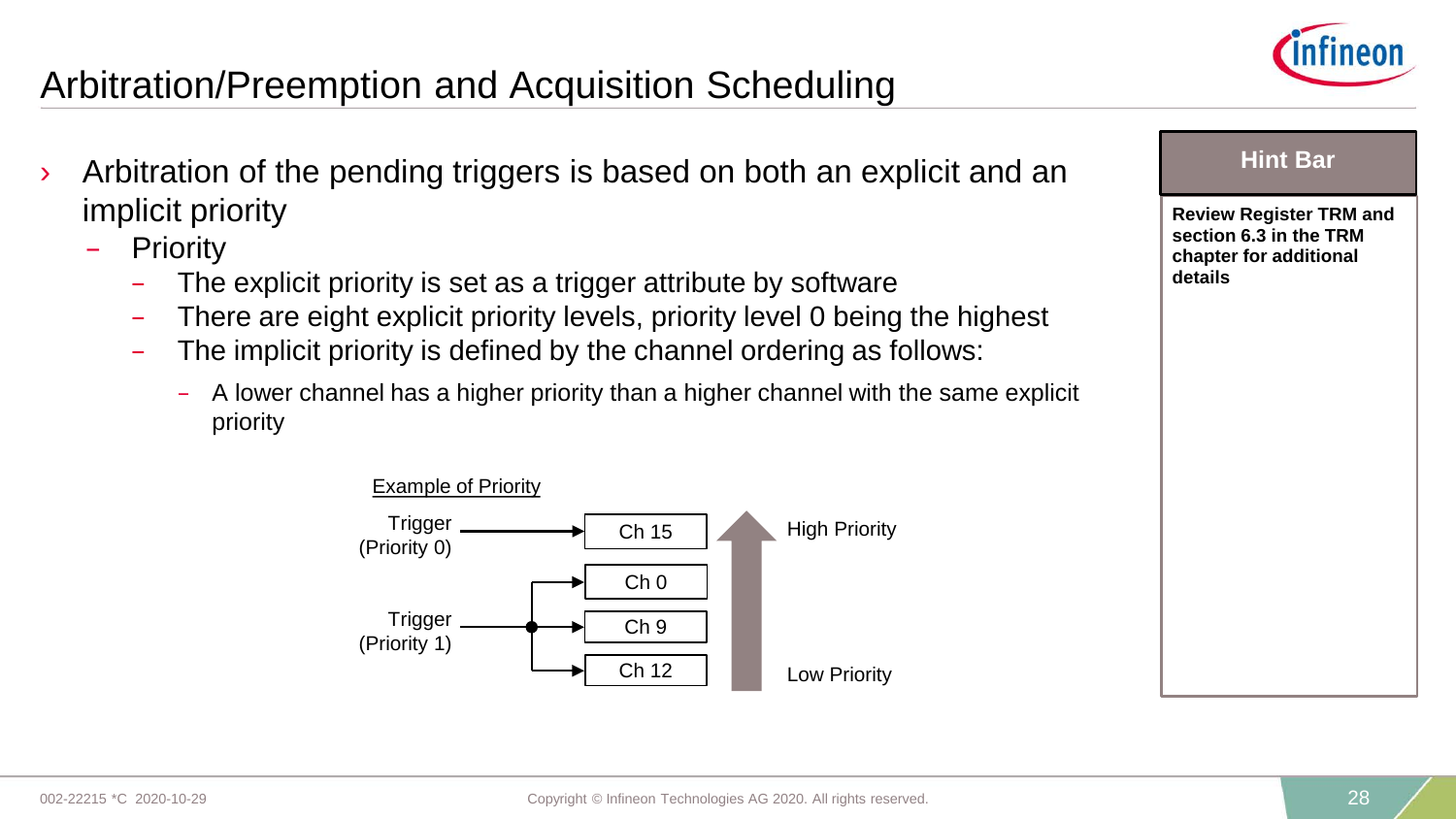

## Arbitration/Preemption and Acquisition Scheduling

- **Preemption and Acquisition Scheduling** 
	- The scheduler determines whether preemption occurs or not, based on the explicit priority level and the trigger preemption type of the ongoing group scan
	- Available preemption types: ABORT\_RESUME, ABORT\_RESTART, ABORT CANCEL, and FINISH\_RESUME

| ın<br>чn |
|----------|
|----------|

**Review Register TRM and section 6.3 in the TRM chapter for additional details**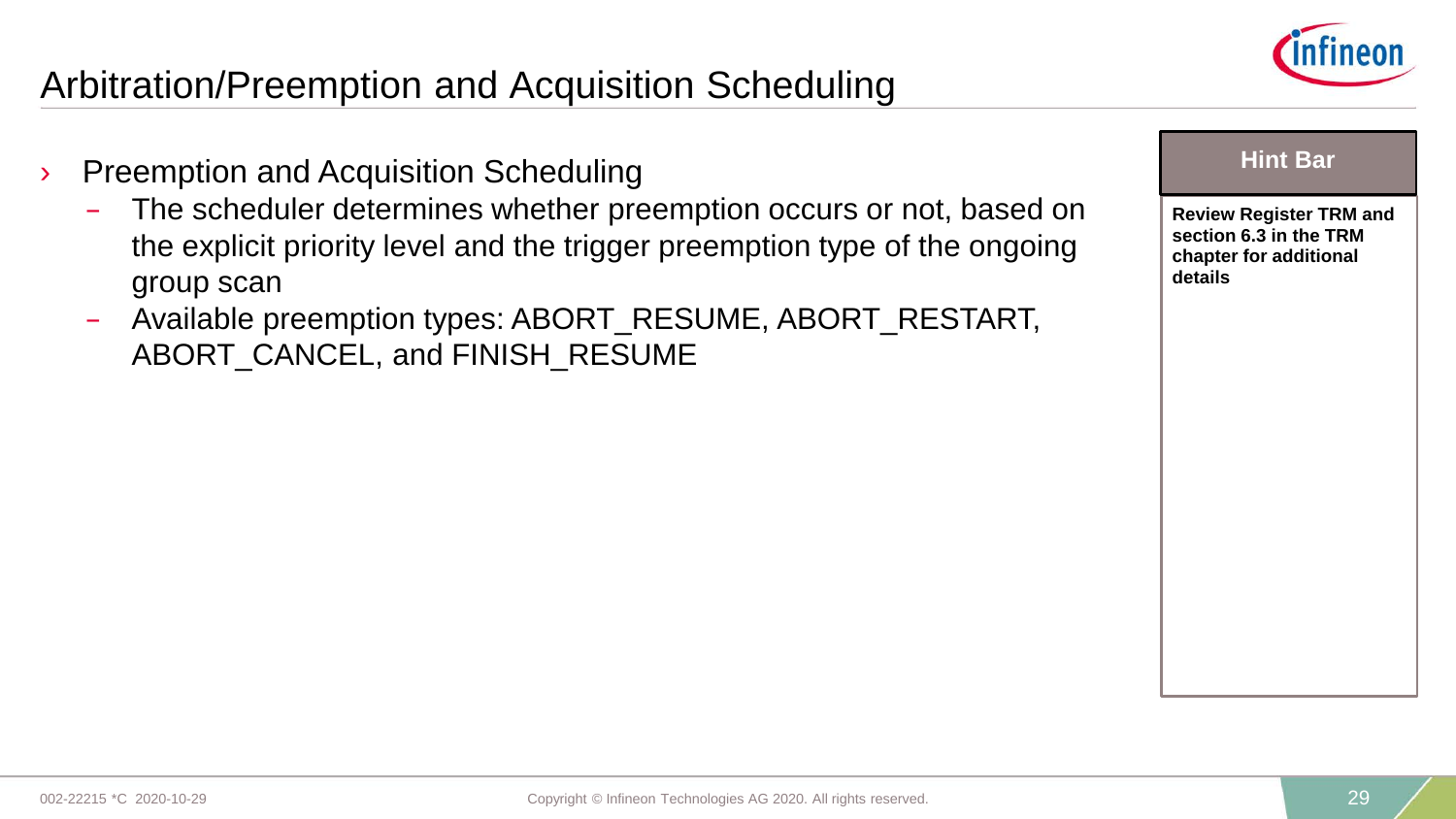### Preemption Types:

## Type 1



### ABORT\_RESUME

- Immediately abort the ongoing acquisition  $(1)$
- Keep the pending trigger of the aborted group  $\bf(2)$
- After the high-priority group is done, resume the group scan starting with the aborted channel  $(3)$ 
	- When averaging, discard the averaging results and, on return, restart averaging

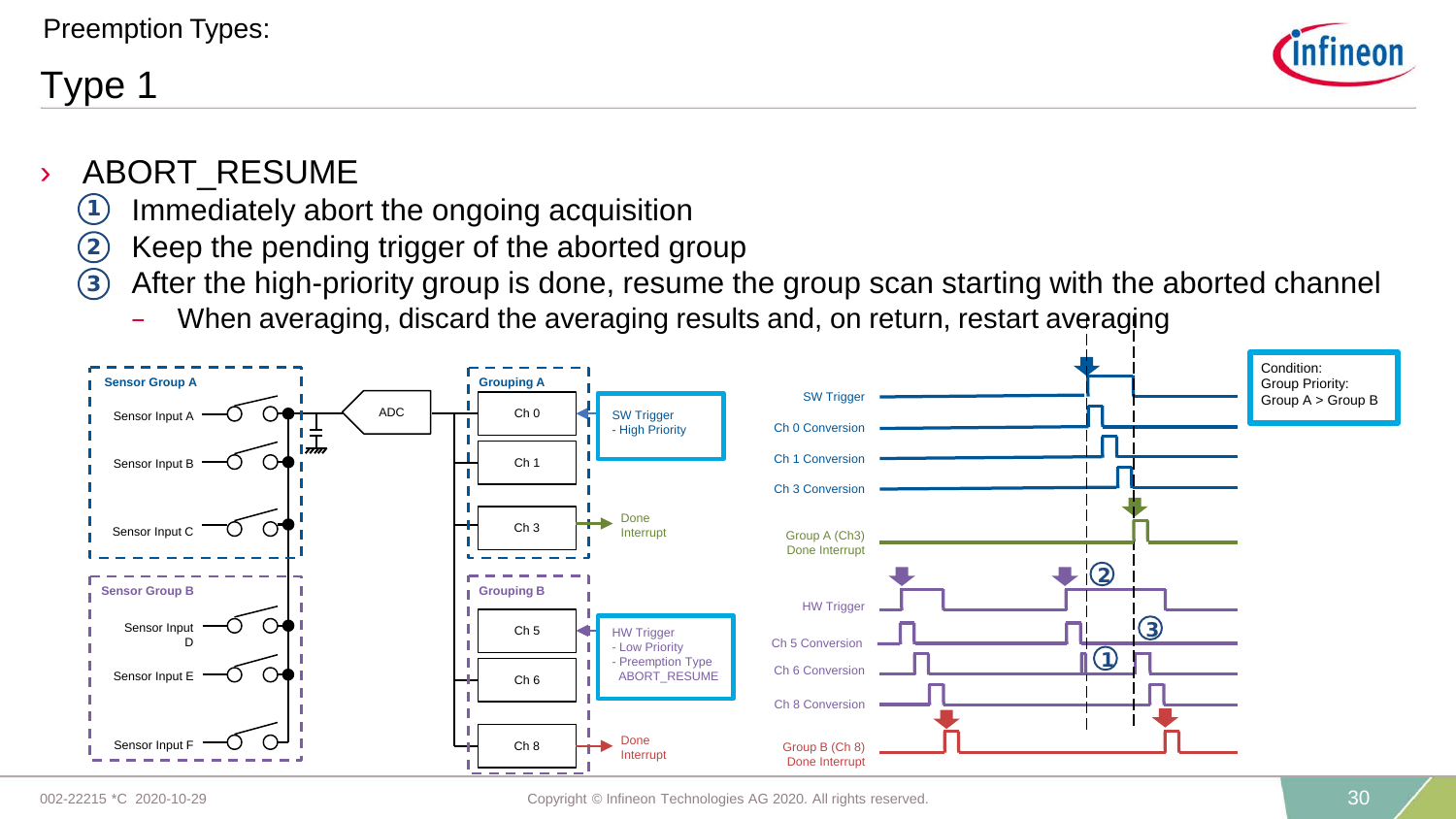

### Type 2

### ABORT\_RESTART

- Immediately abort the ongoing acquisition  $(1)$
- Keep the pending trigger of the aborted group  $(2)$
- After the high-priority group is done, restart the group scan from the first channel of the group  $\bf(3)$

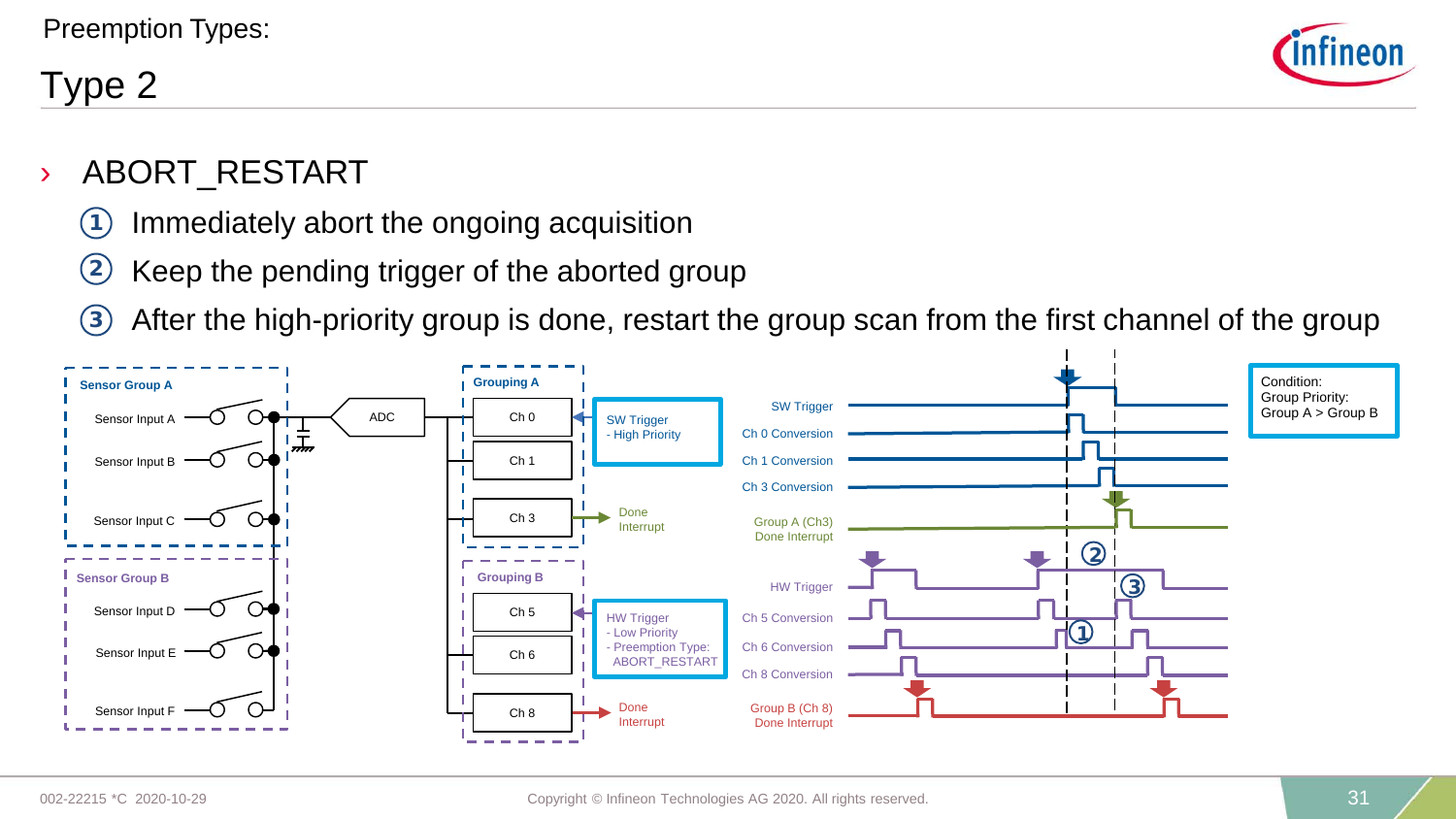### Preemption Types:

### Type 3



### ABORT CANCEL

- Immediately abort the ongoing acquisition and do not return  $(1)$
- Clear the pending trigger of the aborted group 2
- Set the cancelled interrupt for the last channel of the aborted group  $\left( 3\right)$

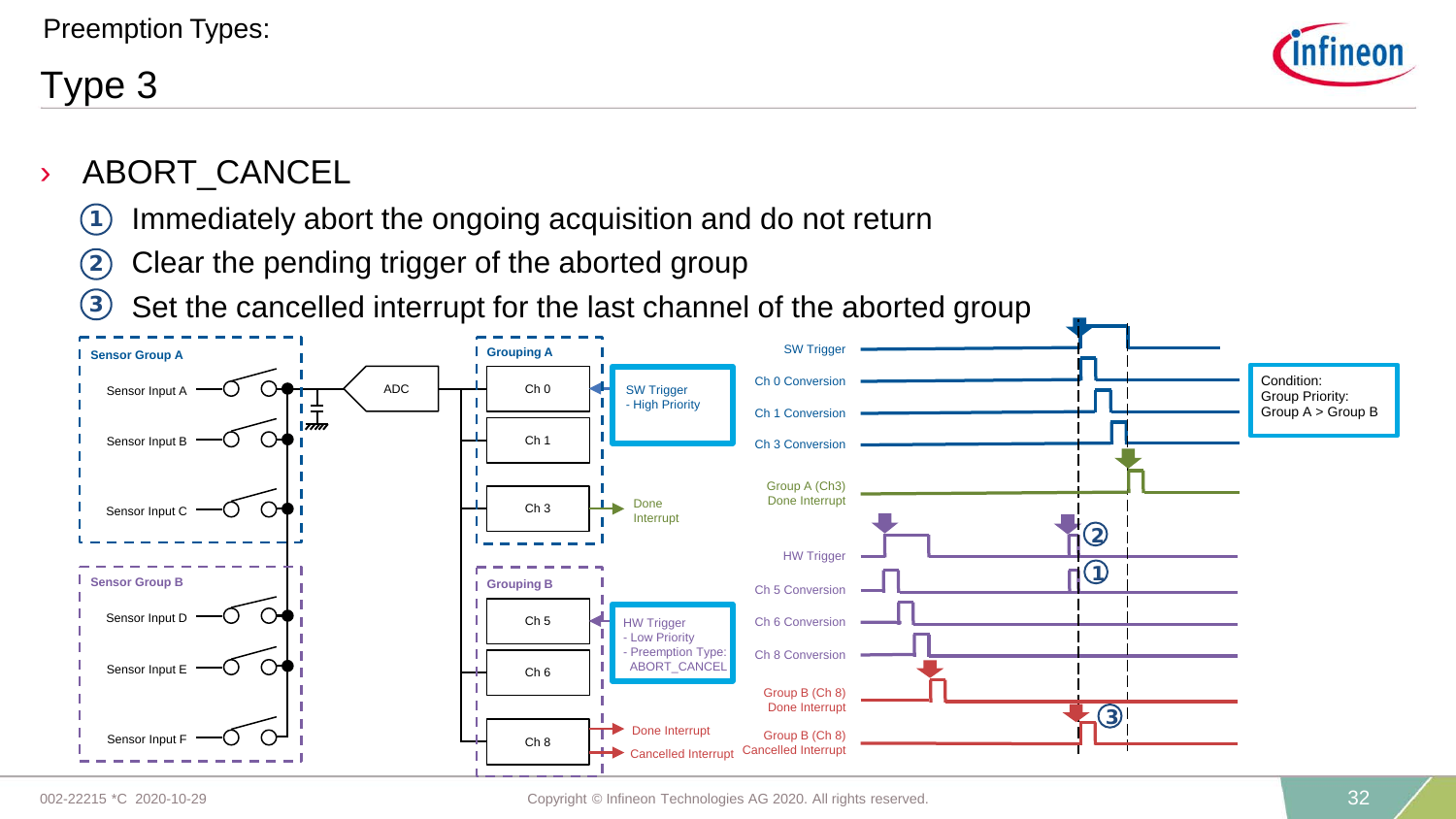### Preemption Types:

### Type 4



### **FINISH RESUME**

- Before preempting, complete the ongoing acquisition (including averaging)  $(1)$
- Keep the pending trigger of the aborted group 2
- After the high-priority group is done, resume the group scan starting with the next channel 3

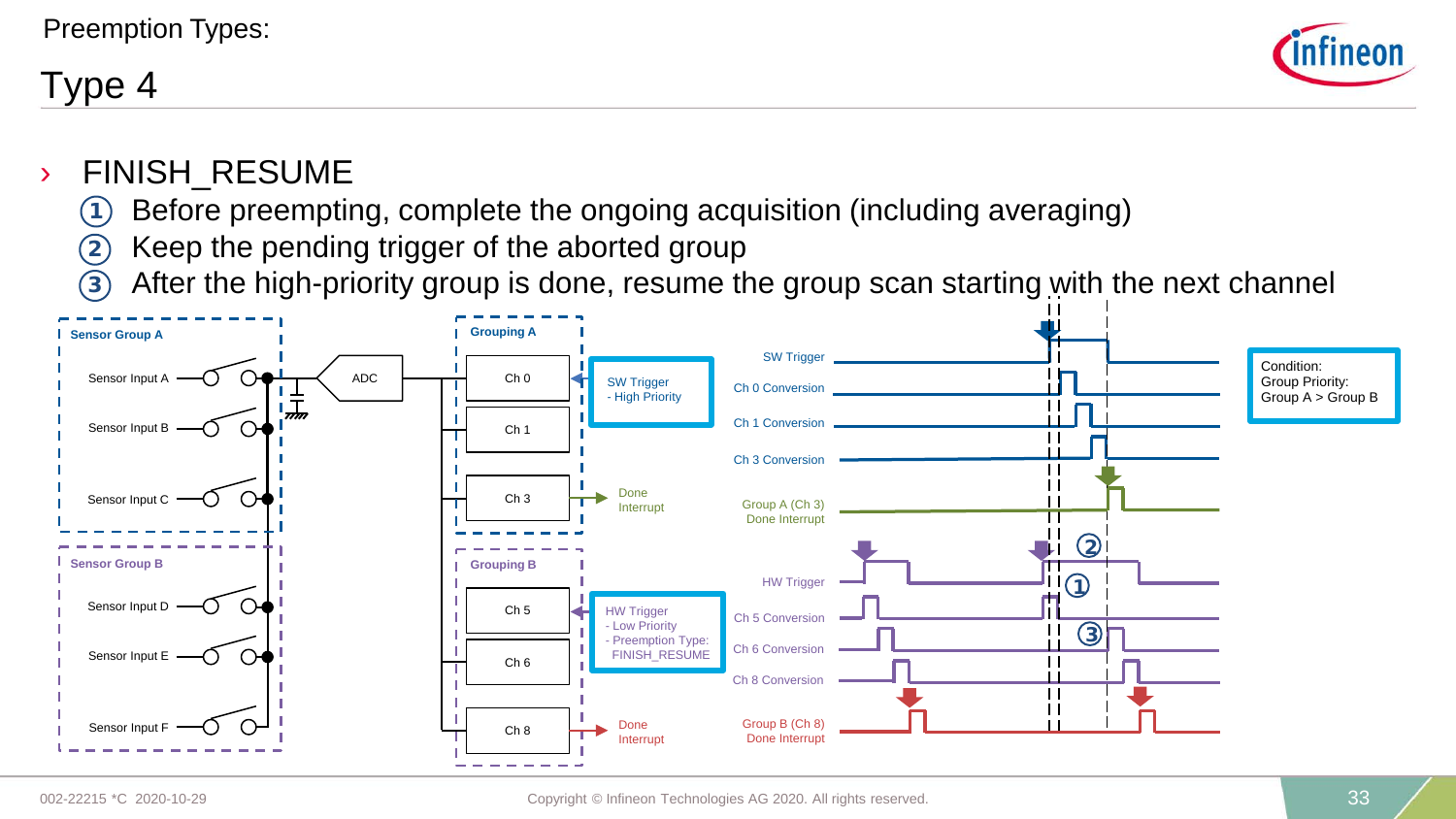

# Averaging

- › Averaging functionality for every channel
- $\lambda$  Accumulate the results (after sign extension) in 20-bit accumulator
- $\rightarrow$  Up to 256 samples can be averaged

#### 1st Sample 1st Conversion ADC Conversion  $1^{st}$  1<sup>st</sup> 1<sup>st</sup> 2<sup>nd</sup> Sample 2nd Conversion 3rd Sample 3rd Conversion 1<sup>st</sup> Result xxxx $\begin{array}{ccc} \text{1st } + & 2^{\text{nd}} \text{ Result } / \text{2} \end{array}$   $\begin{array}{ccc} 3^{\text{rd}} + 4^{\text{th}} \text{ Result } / \text{2} \end{array}$ Accumulator 1st + 2 xxxxx nd Result Result of Averaging 4th Sample 4th Conversion  $3<sup>rd</sup>$  Result  $3<sup>rd</sup> + 4<sup>th</sup>$  Result 5th Sample 5th **Conversion** … … … Use Case: Two-Sample Averaging (Continuous)

| <b>Review Register TRM and</b><br>section 5.4 in the TRM<br>chapter for additional<br>details |  |
|-----------------------------------------------------------------------------------------------|--|

**Hint Bar**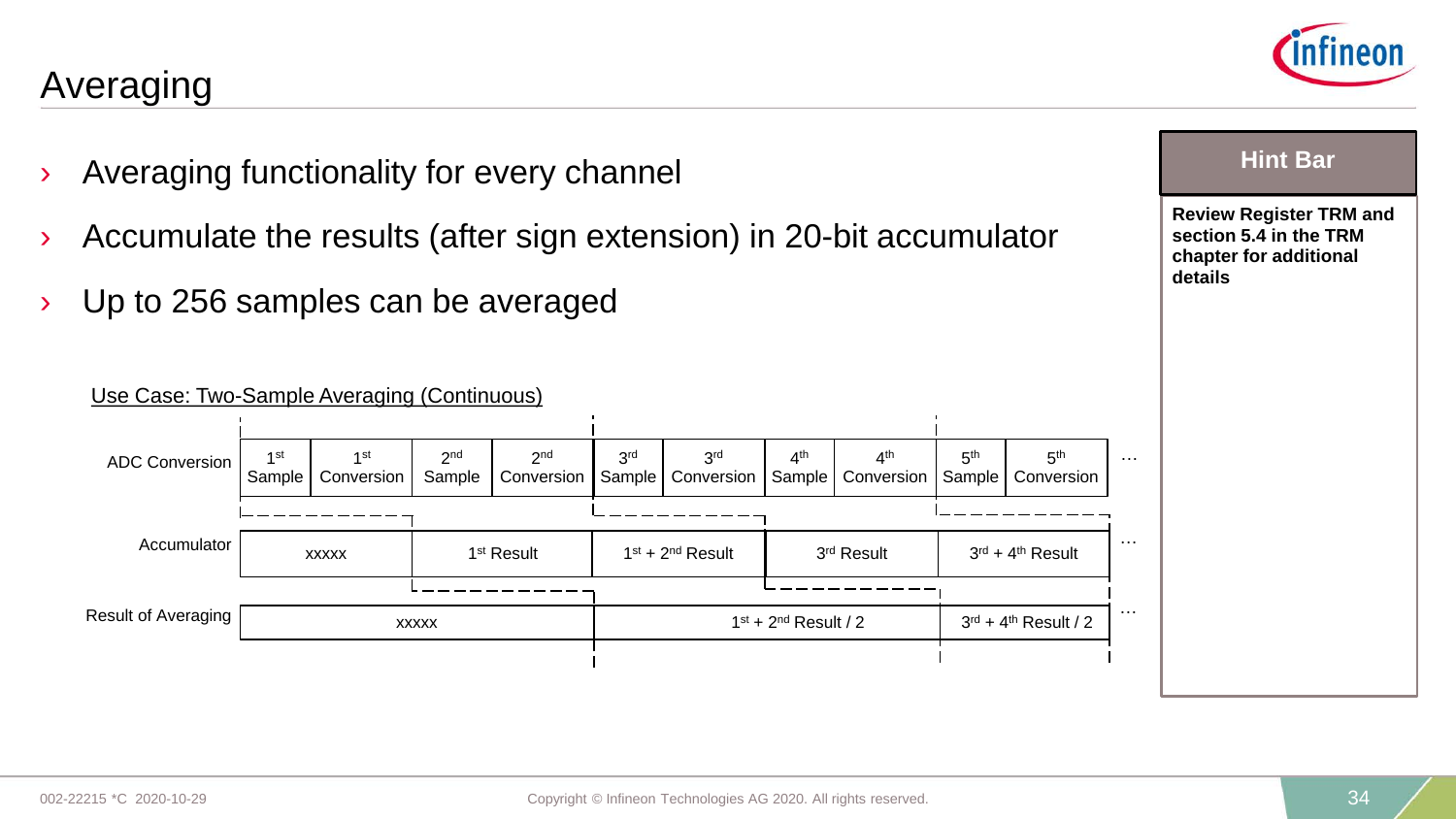### Range Detect



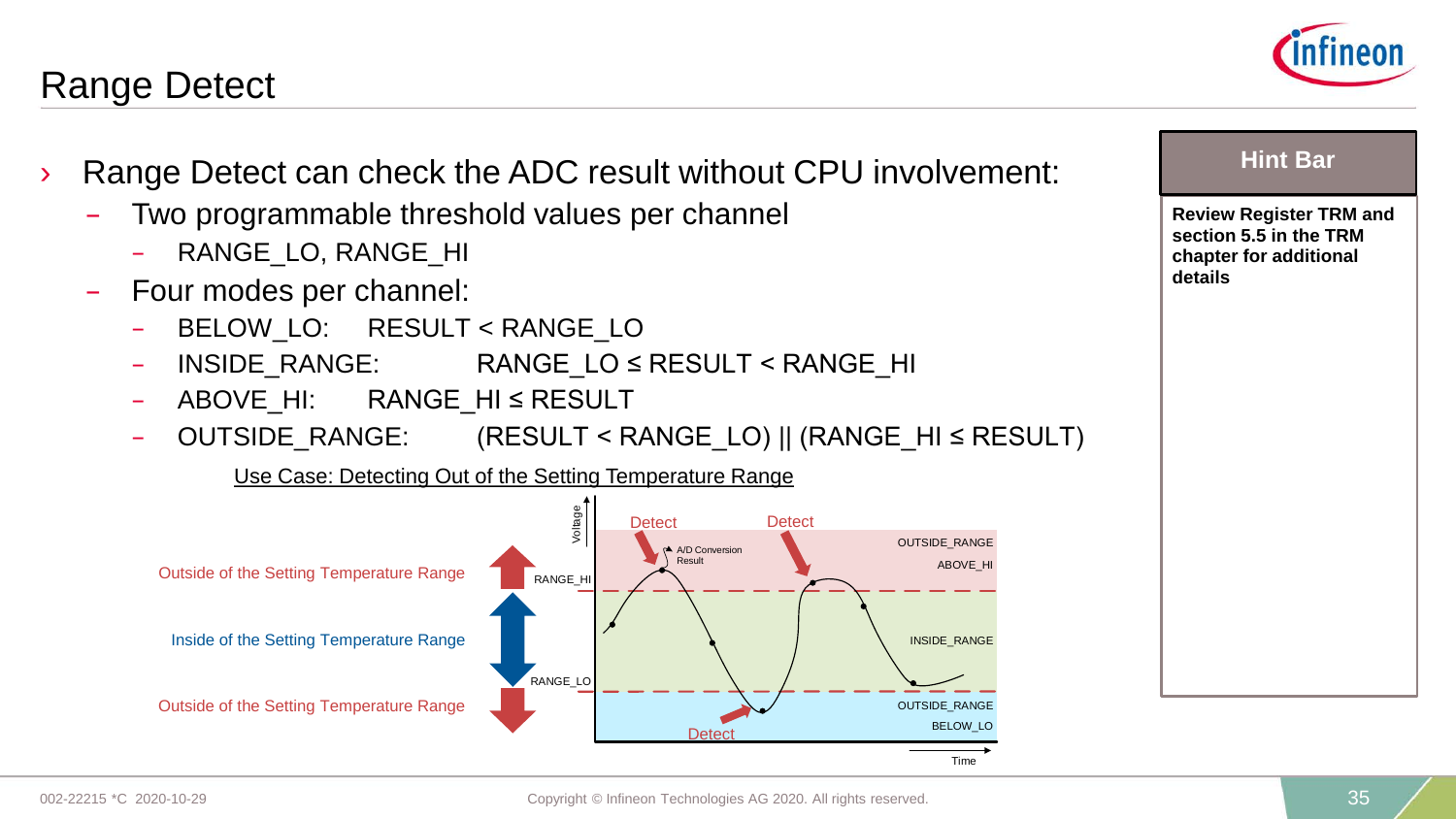### Pulse Detect



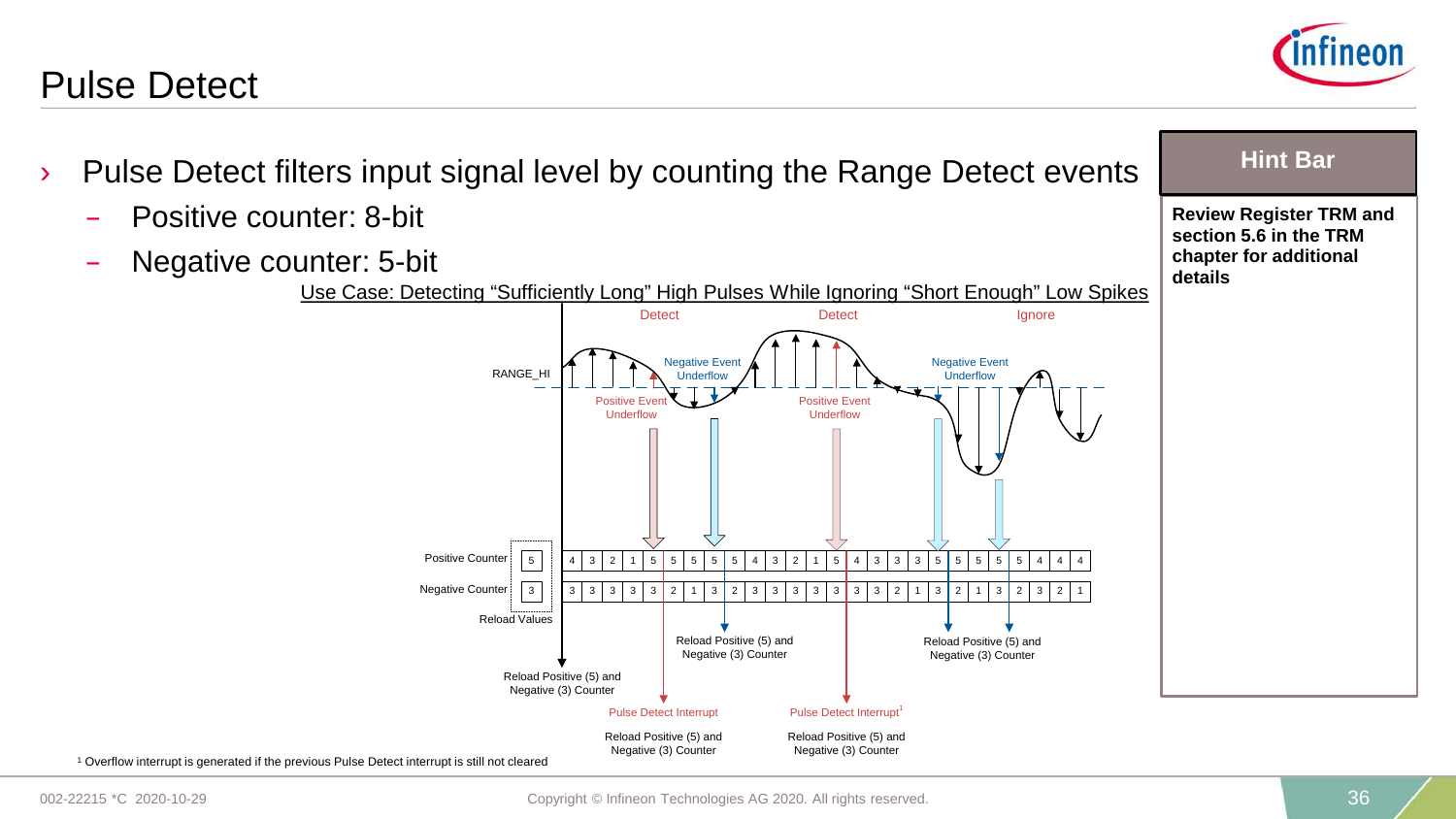### **Interrupts**

- Group interrupt (group done) and channel interrupt (range detect) can occur independently
	- Can generate the range detect interrupt during group conversion

| Interrupts             | <b>Per Channel</b> | Per Group <sup>1</sup> | <b>Description</b>                                                                                                    |
|------------------------|--------------------|------------------------|-----------------------------------------------------------------------------------------------------------------------|
| Range Detect           |                    |                        | Interrupt by range detection                                                                                          |
| <b>Pulse Detect</b>    |                    |                        | Interrupt for pulse detection                                                                                         |
| Overflow               |                    |                        | Interrupt is set if the new ADC completes while the results from<br>the previous completion have not yet been handled |
| Group Done             |                    |                        | Interrupt by group scan completion                                                                                    |
| <b>Group Cancelled</b> |                    |                        | Interrupt is set by ABORT_CANCEL operation                                                                            |



#### **Hint Bar**

**Review Register TRM and sections 7.2 and 7.3 in the TRM chapter for additional details**

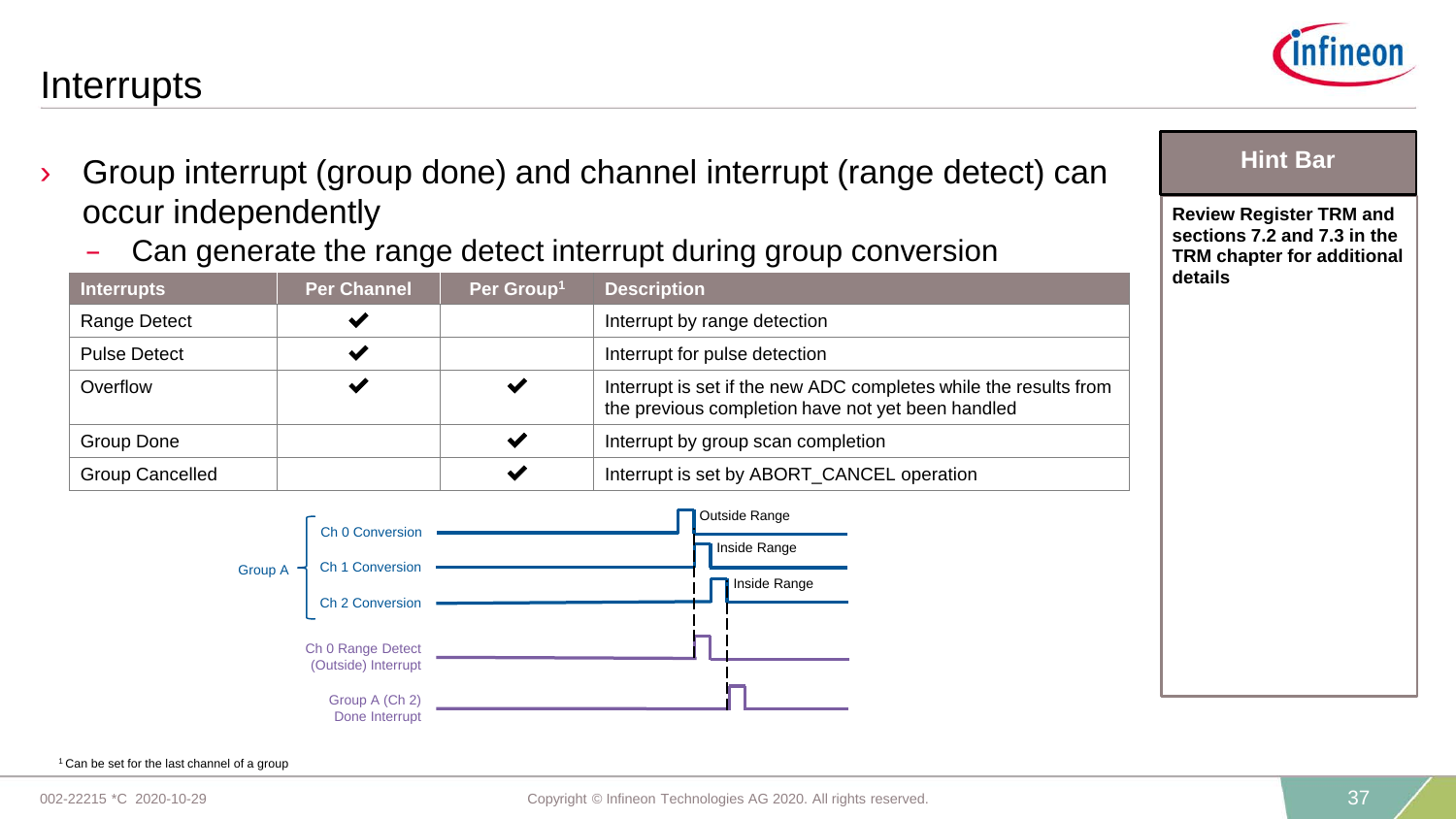

### ADC Interrupt Timing for Overflow

- › Single channel with continuous trigger
	- Normal Case (no overflow)

| <b>ADC Conversion</b>  | 1 <sup>st</sup> Sample | 1 <sup>st</sup> Conversion | 2 <sup>nd</sup> Sample           | 2 <sup>nd</sup> Conversion                                                                      |                                  |               |
|------------------------|------------------------|----------------------------|----------------------------------|-------------------------------------------------------------------------------------------------|----------------------------------|---------------|
| <b>Result Register</b> |                        | <b>Previous Result</b>     |                                  | 1 <sup>st</sup> Result                                                                          | $2nd$ Result                     |               |
|                        |                        |                            | SW Read "1 <sup>st</sup> Result" |                                                                                                 | SW Read "2 <sup>nd</sup> Result" |               |
| Done Interrupt         |                        |                            |                                  | Cleared by SW                                                                                   |                                  | Cleared by SW |
| Overflow Interrupt     |                        |                            |                                  |                                                                                                 |                                  |               |
| <b>Overflow Case</b>   |                        |                            |                                  |                                                                                                 |                                  |               |
|                        |                        |                            |                                  | 2 <sup>nd</sup> Conversion Is Started Immediately After 1 <sup>st</sup> Conversion Is Completed |                                  |               |
| <b>ADC Conversion</b>  | 1 <sup>st</sup> Sample | 1 <sup>st</sup> Conversion | 2 <sup>nd</sup> Sample           | 2 <sup>nd</sup> Conversion                                                                      |                                  |               |
|                        |                        |                            |                                  |                                                                                                 |                                  |               |
| <b>Result Register</b> |                        | <b>Previous Result</b>     |                                  | 1 <sup>st</sup> Result                                                                          | 2 <sup>nd</sup> Result           |               |
|                        |                        |                            |                                  | SW Did Not Read "1 <sup>st</sup> Result" .                                                      |                                  |               |
| Done Interrupt         |                        |                            | Not Cleared By SW                |                                                                                                 |                                  |               |
| Overflow Interrupt     |                        |                            |                                  |                                                                                                 |                                  |               |
|                        |                        |                            |                                  |                                                                                                 |                                  |               |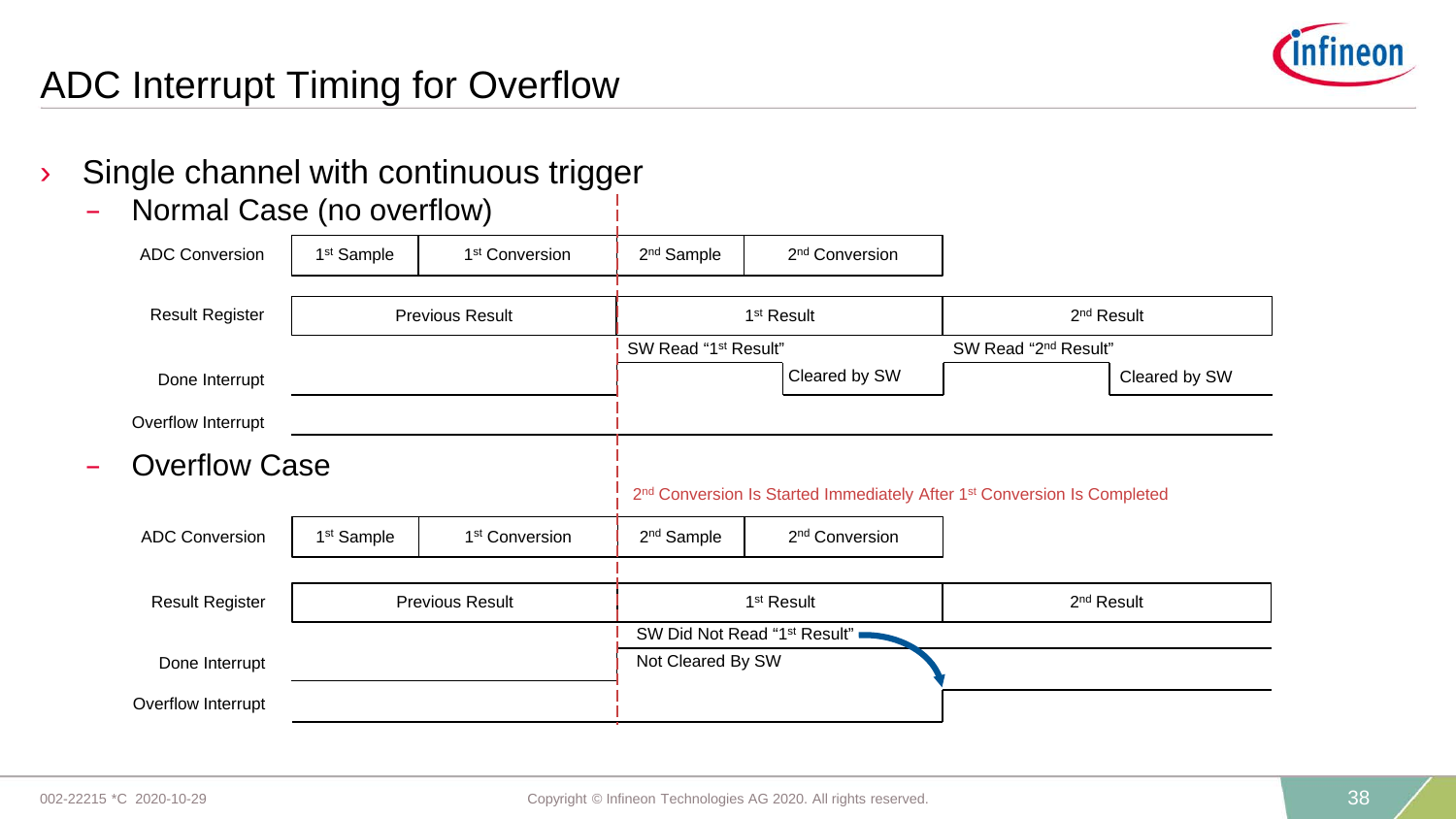

### Channel Done Trigger Output

- Channel Done trigger output can be generated per enabled channel
- Indicates that the data for channel is available in the Result register
- Can be used to retrieve external sensor data over a constant period for CPU to handle (see figure below)



**Review Register TRM and section 7.1 in the TRM chapter for additional details Review the DMA and Trigger Multiplexer training sections for more information about DMA and triggers Hint Bar**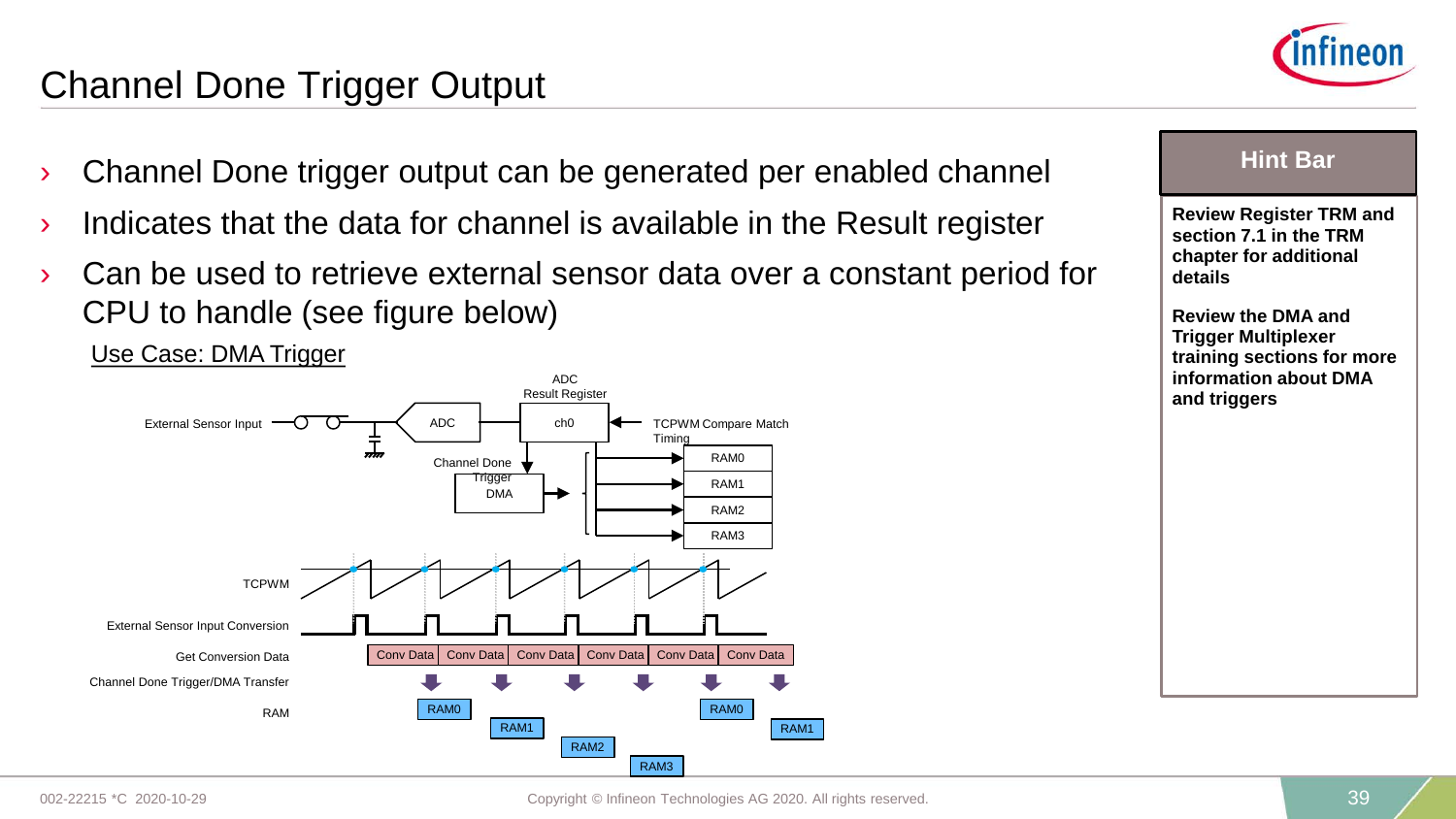

### Range Violation Trigger Output

- Range Violation trigger output can be generated per enabled channel
- › ADC generates a pulse if the acquisition result for the channel causes a Range Detect event
- $\rightarrow$  The TCPWM output can be disabled when an abnormal voltage range is detected by the ADC if the TCPWM LED has control



### Use Case: TCPWM LED Control

### **Review Register TRM and section 7.1 in the TRM Hint Bar**

**chapter for additional details**

**Review the TCPWM and Trigger Multiplexer training sections for more information about PWM and triggers**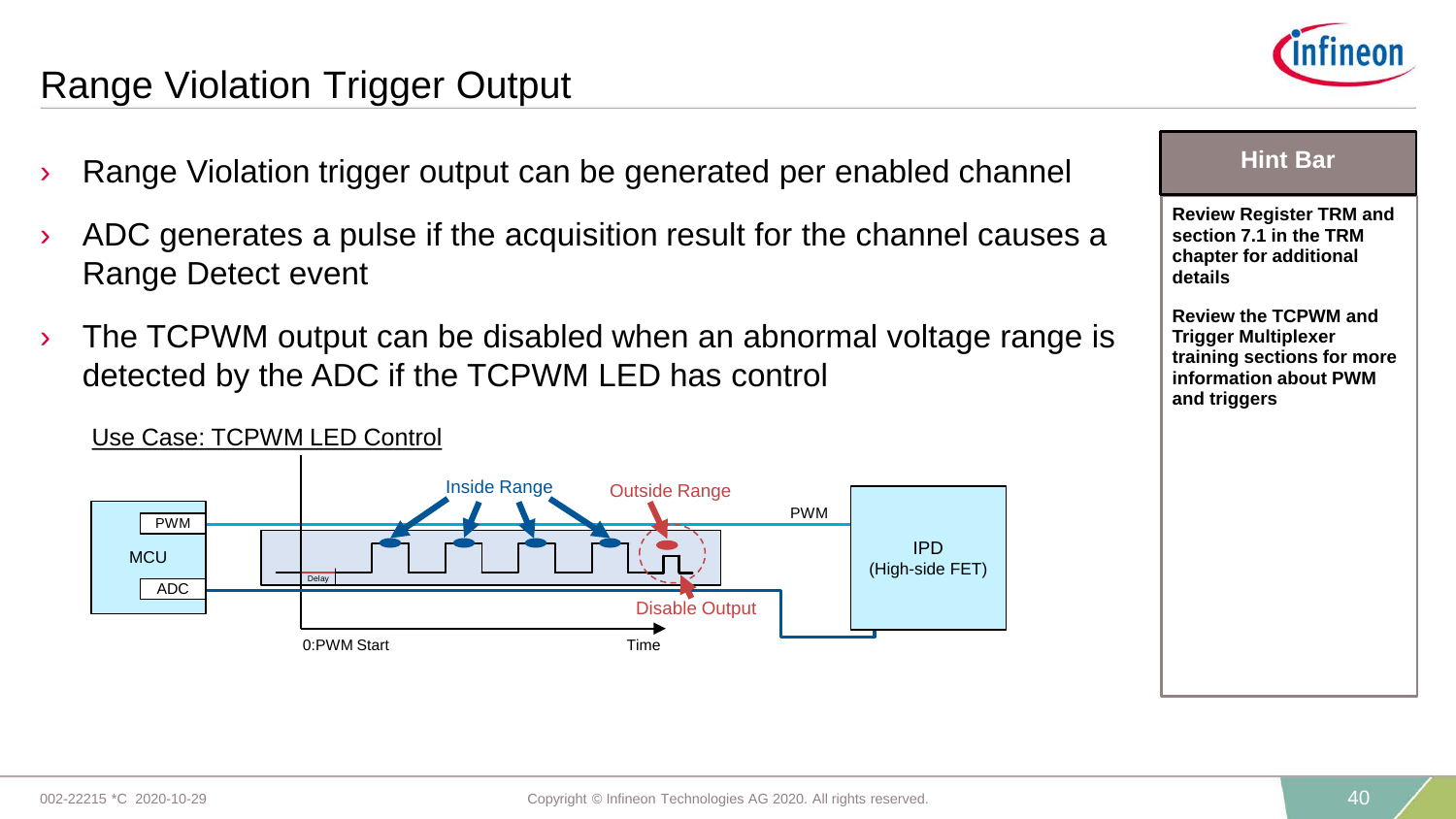### Debug Freeze

- Debug freeze prevents the scheduler from starting acquisitions for a new channel
- At averaging, ADC will complete even if the debug freeze trigger is asserted
- Debug freeze is available for each ADC unit
- Debug freeze allows system halting without overwriting ADC values
	- Converted values fit into debug session, avoiding corruption caused by overwritten ADC values (for example, range detect interrupt)





#### **Hint Bar**

**Review Register TRM (PASS\_CTL.DEBUG\_FREE ZE\_EN) and section 6.4 in the TRM chapter for additional details**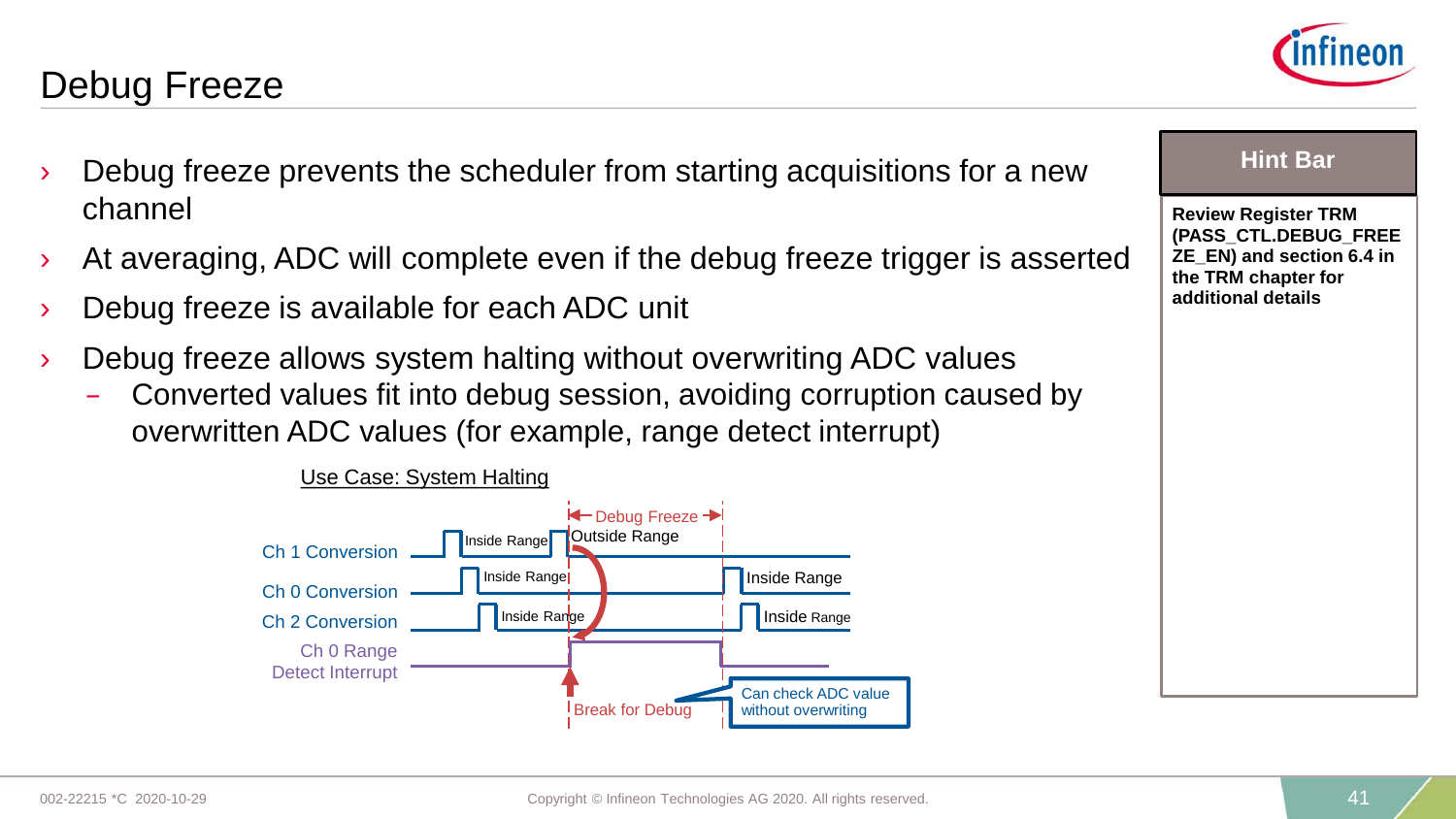Auto Idle Power Down





- The analog circuit automatically powers up when a trigger inputs
- After power-up, the analog circuit must settle for some time before it can make accurate acquisitions (1 µs, minimum)





#### **Hint Bar**

**Review Register TRM (CTL.PWRUP\_TIME) and section 6.5 in the TRM chapter for additional details**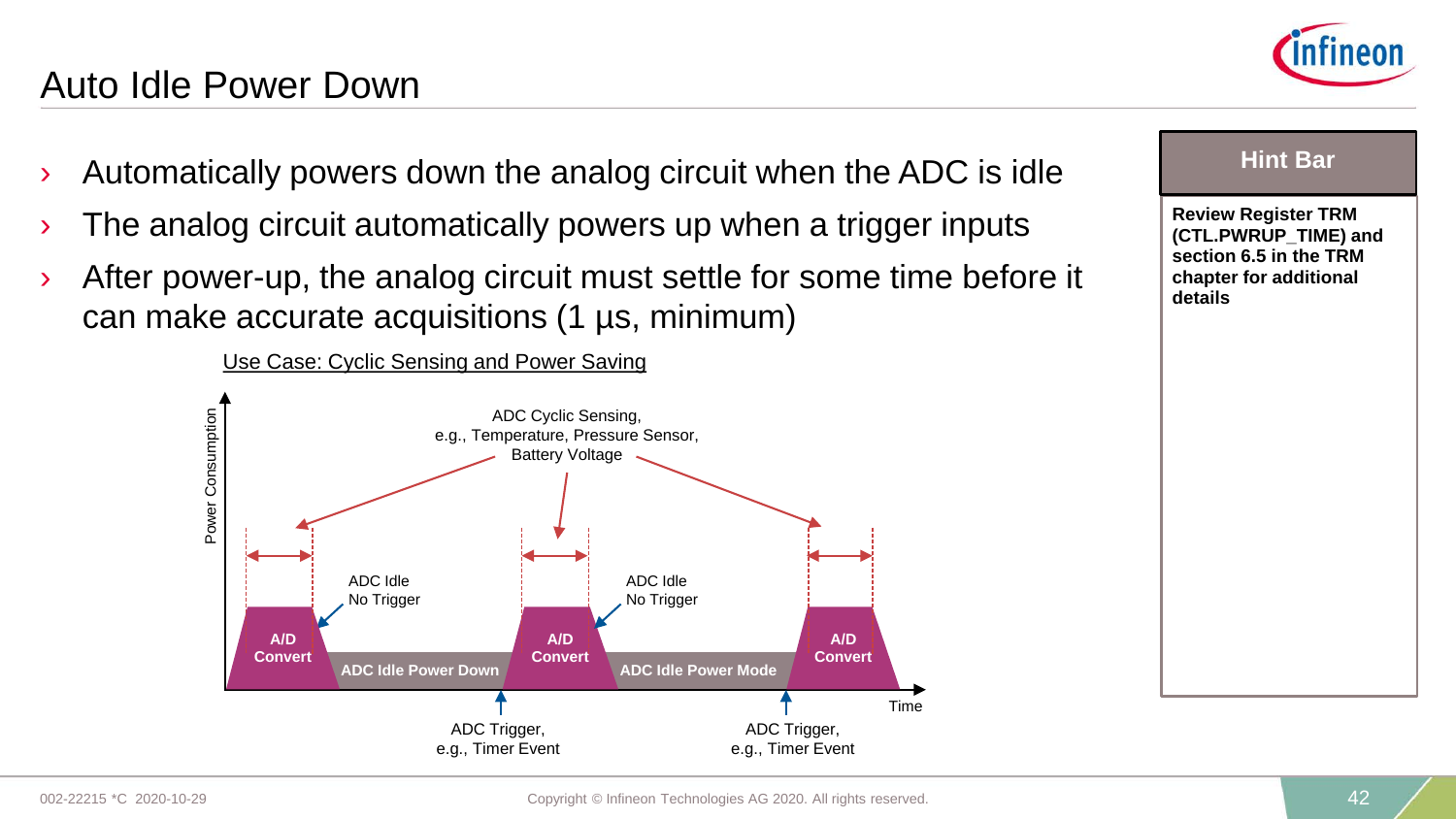- Can disable the ADC channel with software for the unused channel
- Can abort the ADC using software during A/D conversion
- Use cases
	- Emergency stop due to low battery or system down
	- Reconfiguration by changing the external environment (for example, temperature)



| <b>Hint Bar</b>                                                                               |
|-----------------------------------------------------------------------------------------------|
| <b>Review Register TRM and</b><br>section 6.6 in the TRM<br>chapter for additional<br>details |
|                                                                                               |
|                                                                                               |
|                                                                                               |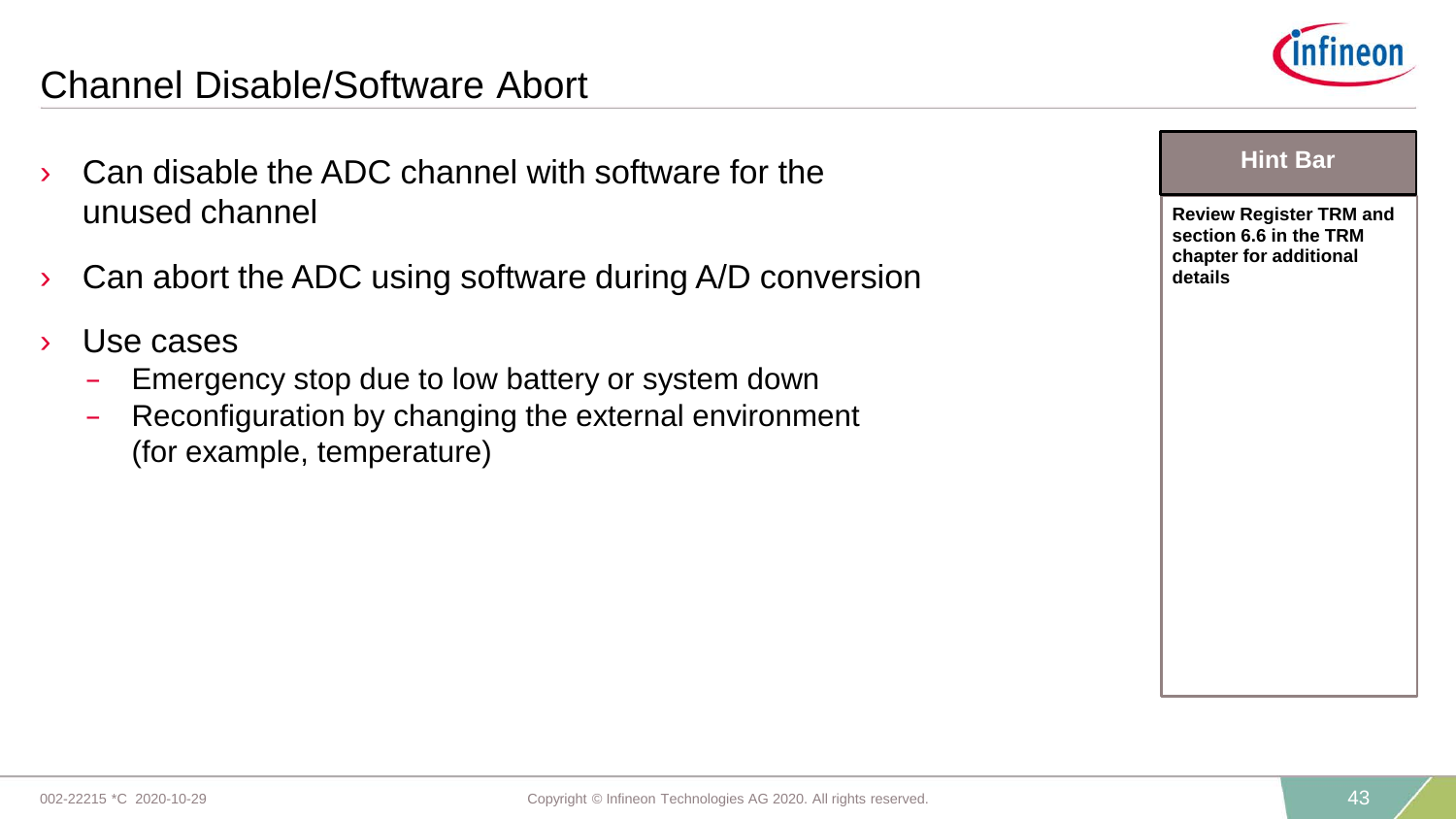

## SAR ADC Block Diagram

- › SAR ADC components
	- Calibration
		- Analog
		- Alternate
		- **Coherent**

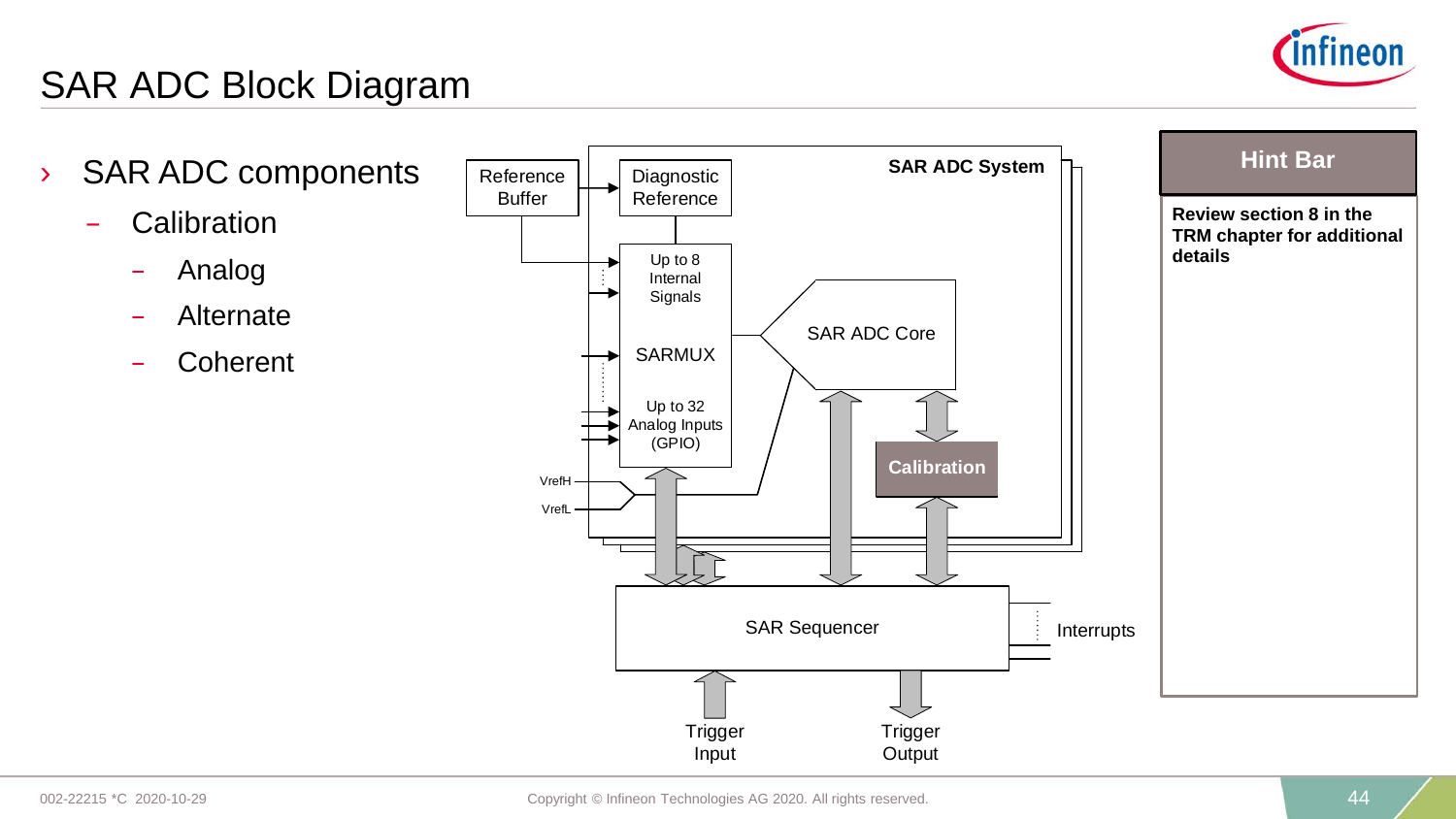Analog Calibration

# – Transition between values 0xFFE and 0xFFF for VREFH – 1.5 LSB input voltage

Total error can be  $\pm 5$  LSB after offset and gain adjustment

#### 0x000 0x400 0x800 0xC00 0x1000 0x00 0xFFF VREFL VREFH Input Voltage Actual **Curve** Ideal Curve Converted Value Analog to Digital Transfer Curve

**chapter for additional details Preconditions:**

**Review Register TRM and section 8.1 in the TRM** 

**Hint Bar** 

**Before the ADC is used for acquisitions, it must be set to the correct values (e.g., periodic calibration of the production line due to temperature shift and age)**

› Brings the actual ADC transfer curve closer to the ideal transfer curve

- Adjusts an offset and a gain value using software to satisfy the following
	- Transition between values 0x000 and 0x001 for VREFL + 0.5 LSB input voltage
	-
	-



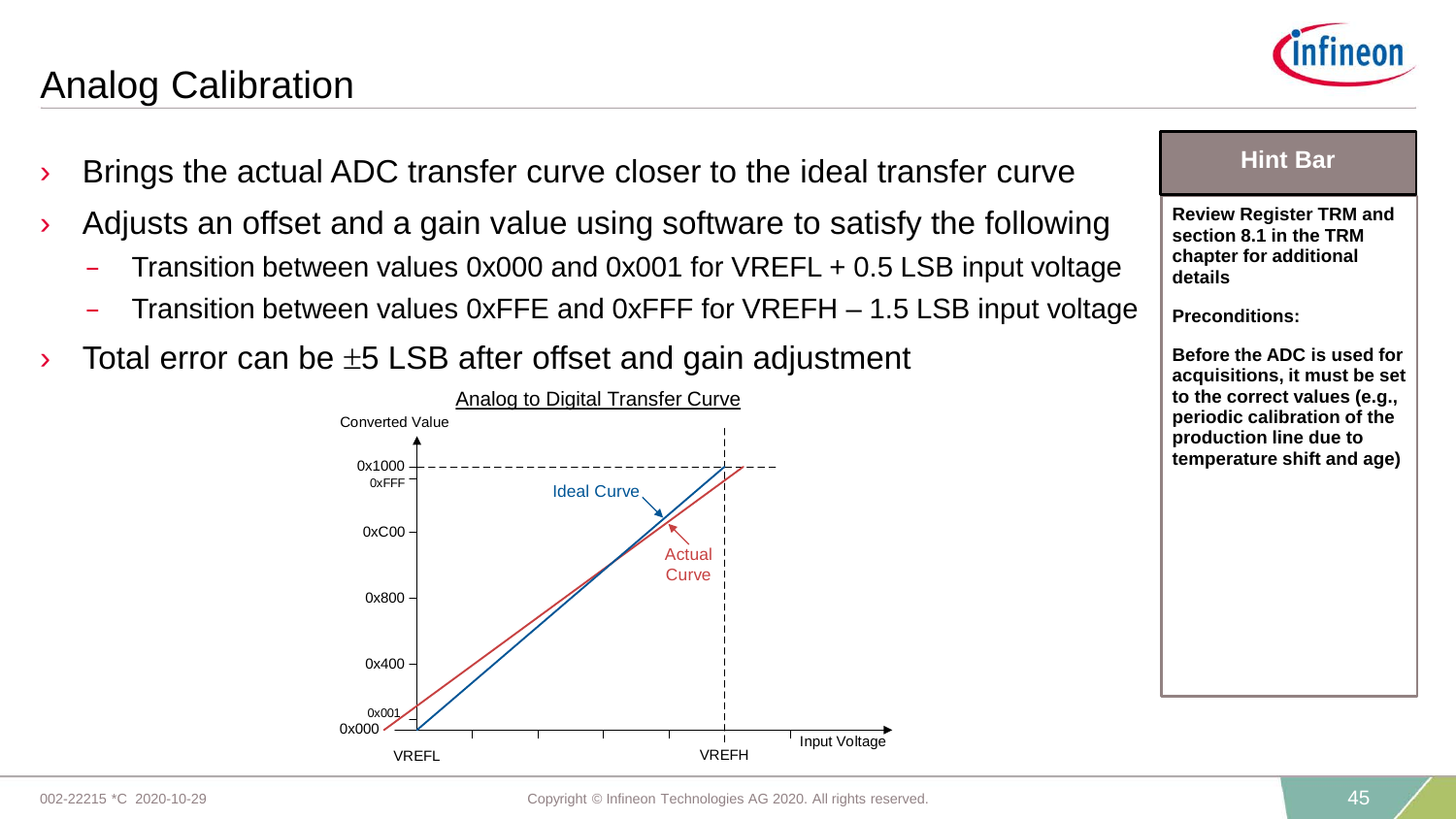

### Alternate Calibration/Coherent Calibration Update

- › Alternate Calibration
	- Runs the recalibration algorithm in the background while the main application keeps running undisturbed using the active calibration values
		- Changing the calibration in the middle of a group scan leads to incoherent results within that group scan
- **Coherent Calibration Update** 
	- Waits for the right moment to coherently copy values from the alternate calibration registers to the regular calibration registers
		- The right moment for a coherent calibration update is when the ADC becomes idle, or a continuous triggered group completes

**Review Register TRM and sections 8.2 and 8.3 in the TRM chapter for additional details**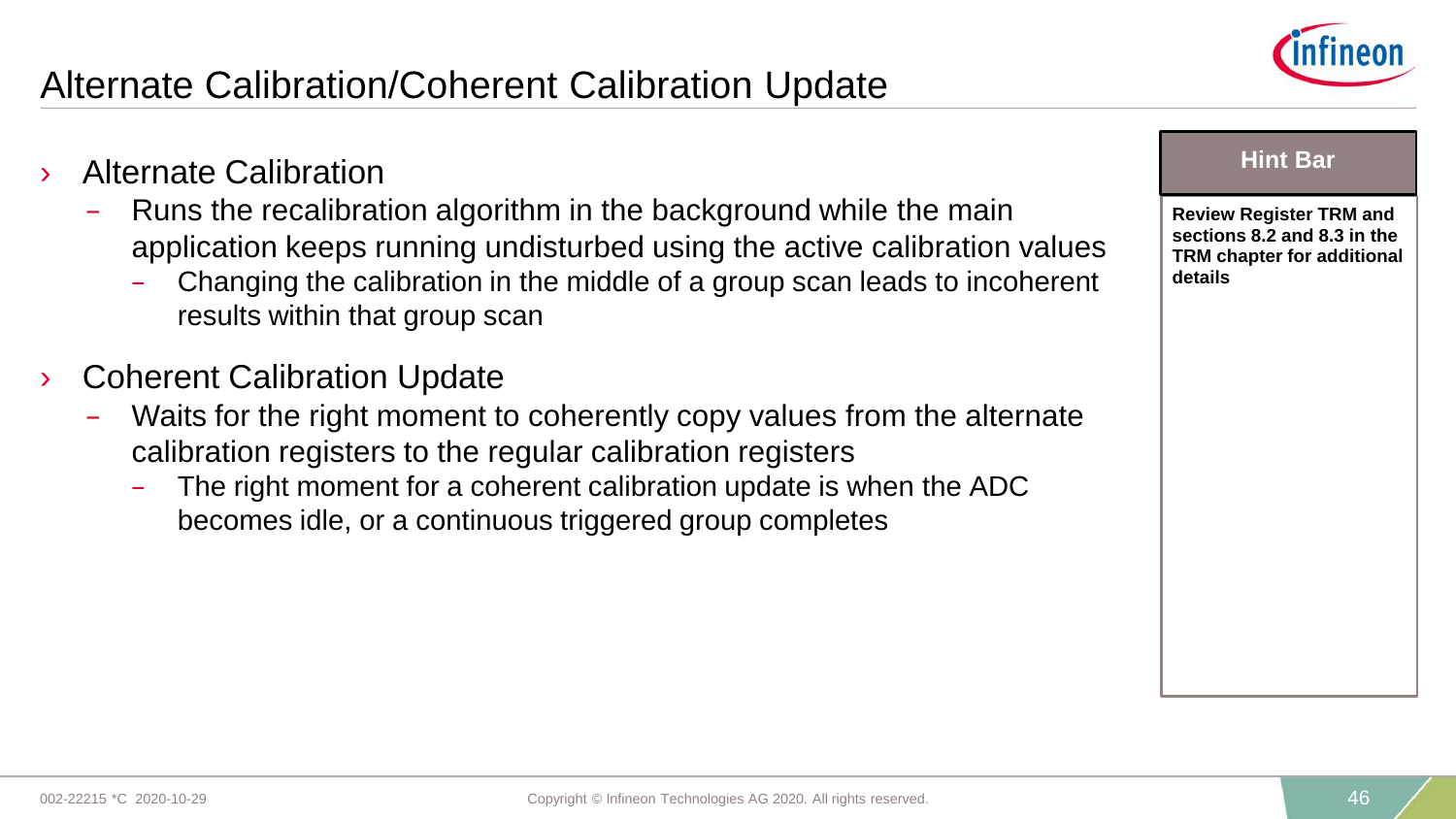## Coherent Calibration Update Using Alternate Calibration



### Use cases

- Alternate calibration values are set by software  $(1)$
- Coherent calibration update is enabled by software 2
- ADC waits for the Idle to coherently copy values from the alternate calibration registers to the regular calibration registers by hardware  $(3)$
- Coherent calibration update is disabled by hardware  $(4)$



Coherent Calibration Update Timing by Using Alternate Calibration

#### **Hint Bar**

**Review Register TRM and sections 8.2 and 8.3 in the TRM chapter for additional details**

**Advantage:**

**The periodic recalibration algorithm can run quietly in** 

**the background while the main application runs undisturbed using the active calibration values**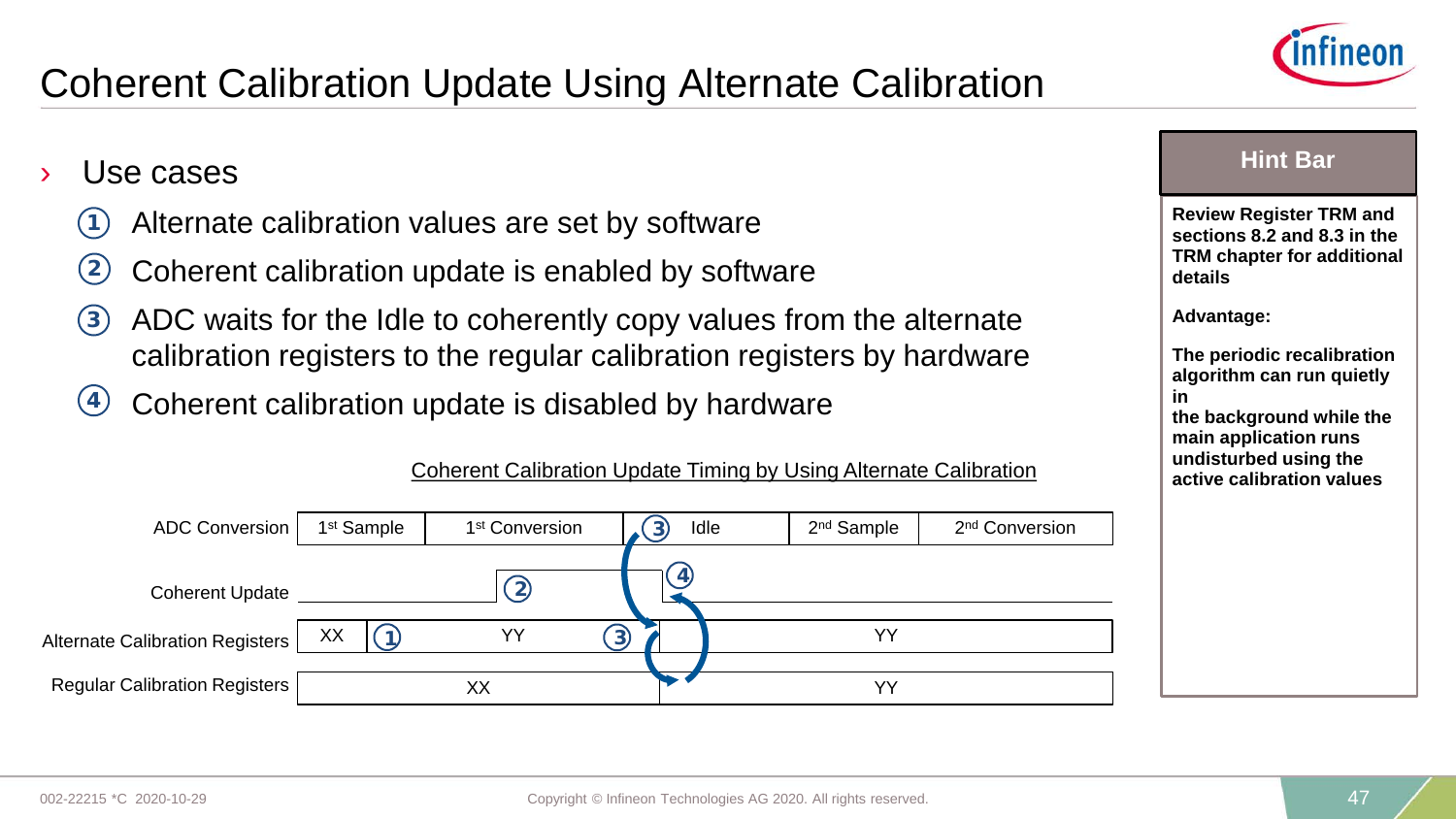

# Part of your life. Part of tomorrow.

**002-22215 \*C 2020-10-29 Copyright © Infineon Technologies AG 2020. All rights reserved.** 48